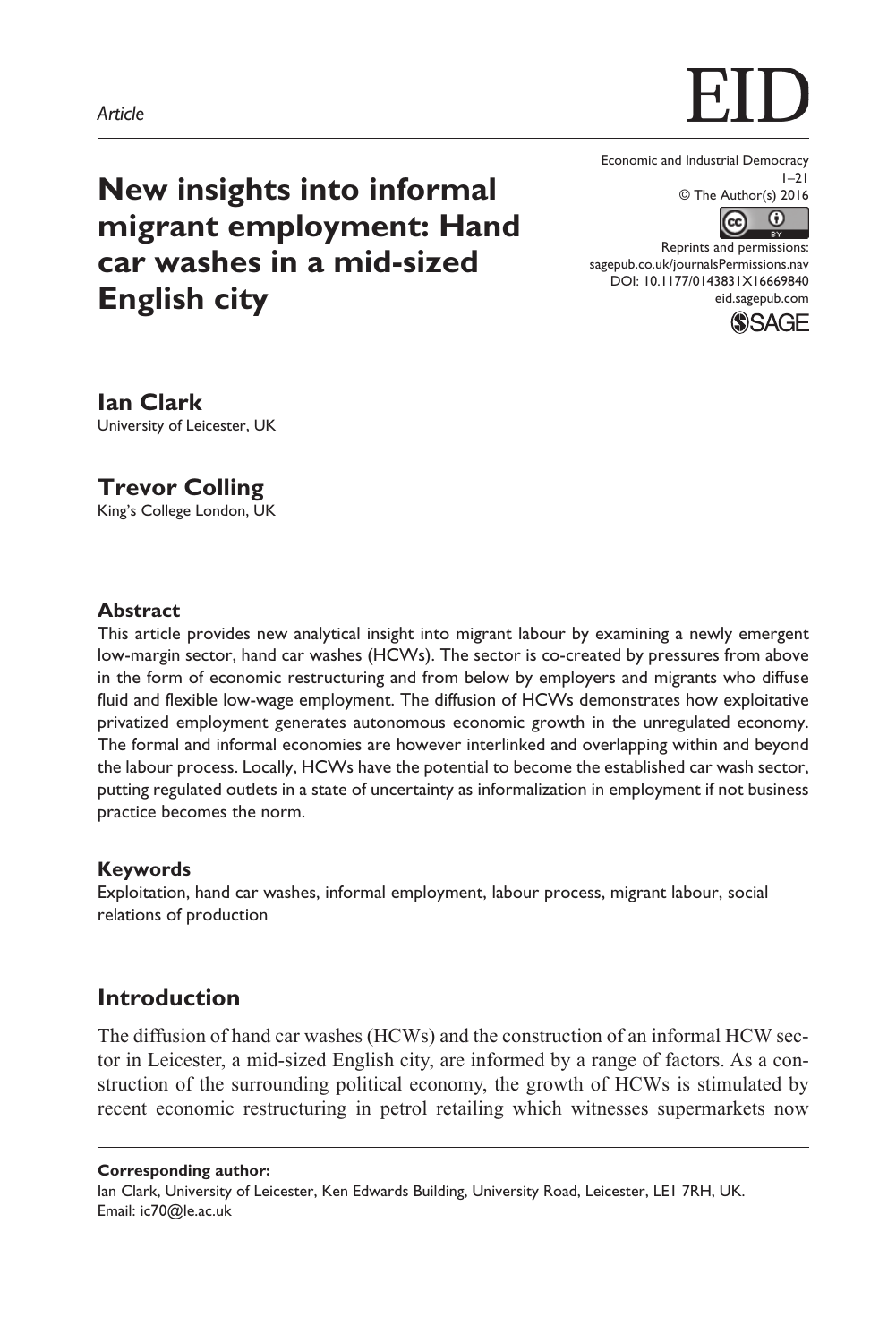dominating the market. One consequence of this is the closure of road-side petrol filling stations. A second element of economic restructuring relates to deregulation in retailing and associated changes in drinking habits where consumers can buy alcohol in bulk and at discounted price in supermarkets. This combines with a third element in the impact of the smoking ban in bars, clubs and public houses. One consequence of these developments is that many road-side public houses and some restaurants too have closed. Theoretically then it is possible to link the role of 'from above' macro-economic restructuring and the process of informalization in employment to 'from below' micro developments in the informal economy, the labour process and other forms of exploitation.

The following section outlines our theoretical contribution in relation to the established literature on precarious and vulnerable workers. Specifically, our contribution fuses macro-economic restructuring, the detail of micro practices in HCWs and the association between these developments and the wider context of vulnerable migrant workers and precarious work. Precarious work and vulnerable workers within and beyond the 'employment relationship' are central concerns of developing labour process theory: they relate to the conditions in which work is performed in a low-margin sector; who controls the work of (HCW) workers; and the skills these workers possess and how they are paid. We then outline the characteristics of the informal economy and those of the wider social relations of informal employment. This is followed by a detailed discussion of the development and workings of and distinctions within HCWs both nationally and in Leicester. We then outline our research methods, further detail our associated methodological contribution and the challenges of undertaking research in this sector. This is followed by our findings, and the final section contains a discussion and conclusions on our contribution.

## **Analytical and theoretical contribution**

Our analysis provides new analytical insight to the evaluation of low-margin employers such as HCWs in the informal economy. First, our examination of HCWs sees these outlets operate alongside formally established mechanized car wash providers. Much of the literature examines the contention that employers use migrant labour because they cannot find suitable domestic labour and that therefore 'labour shortages' and indeed migrant labour markets are culturally, economically and socially constructed. Critical evaluation of these constructions focuses on migrant labour labelled by employers as 'good workers' who are 'better motivated' and more likely than indigenous labour to accept poor pay and precarious working conditions (Findlay and McCollum, 2013; McCollum and Findlay, 2015; Ruhs and Anderson, 2010). That is, employers prefer to engage precarious workers in the formal or informal economy to enhance workforce flexibility and promote competitiveness which reduces wages to levels which only migrants are likely to accept (Standing, 2014: 176).

We provide new analytical insights to these findings by illustrating how employers and migrant workers co-create HCWs and employment therein as a fluid, dynamic informal sector. In addition to this we show how the growth and fluidity of HCWs have the potential to threaten the viability of the mechanized car wash sector. Building on Sassen (1997, 2009), we argue that the diffusion of HCWs in the informal economy is part of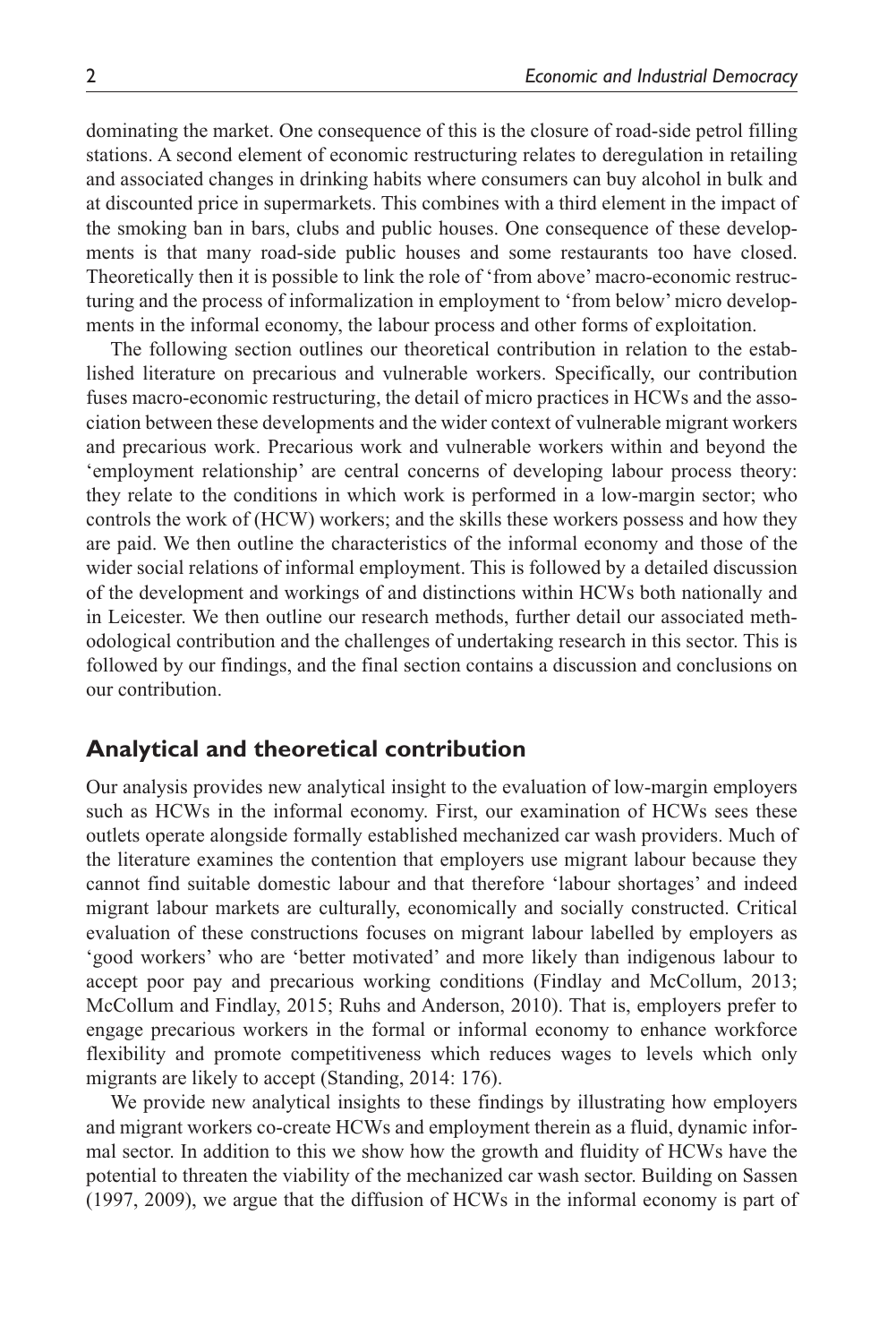advanced capitalism where deregulation and flexibility in the formal economy have restructured the retail sector broadly defined. In turn, in the UK's post-industrial postcrisis finance-led economic regime this has stimulated employment in low-wage, lowskill informal labour-intensive sectors – the dynamics of informalization from above and below.

The co-creation, growth and diffusion of HCWs demonstrate how informal employment generates economic growth in the unregulated economy (Moser, 1978: 1052). In contemporary language we see this as autonomous and in effect privatized employment where no labour shortage previously existed. Hence in Leicester at least the specifics of our contribution relate to how HCWs have the potential to become the established car wash sector. This potential places established outlets in an uncertain future as informality of business practice and employment practice in car washing becomes the norm. This gives witness to the readiness of all sectors to accept and embrace elements of informalization as 'old' economic frameworks associated with Fordism give way to new economic trends of deregulation and privatization (Slavnić, 2010). Here an unintended consequence of socio-economic restructuring sees marginalized actors such as migrant labour become the objects of economic exploitation by actors who are already established in the economic system (Sassan, 2009). Migrant employers and equipment suppliers to the car wash sector, for example, benefit from informalization as a proxy for flexibility and innovation but largely on the backs of labour.

Our second contribution focuses on the role of intermediaries. Because UK regulatory standards are light-touch, regulations are frequently disregarded and informal employers are able to cut costs at labour's expense. We argue that migration channels and the role of intermediaries within these channels are partially responsible for the cultural, economic and social vulnerability of precarious migrant workers in HCWs but informally so. Labour market intermediaries in formally regulated employment have changed attitudes and behaviours on both sides of the employment relationship. Employees and employers may be brought together by 'information providers' who broker information on candidates and jobs, for example, search and selection consultants. Similarly, 'matchmakers' provide recruitment and placement services whereas 'administrators' represent professional employment organizations (see Bonet et al., 2013). An approximate application of these categories to HCW networks and related migration channels enables us to build further on studies of marginal and migrant workers that focus on the methods these workers utilize to access employment opportunities.

The presence of intermediaries in the informal labour market for HCW workers illustrates the diffusion of 'sub-contract' capitalism where workers may be unsure who their real employer is (Wills et al., 2009). This uncertainty may provide a buffer between employer and employee. As Ram et al. (2000: 505) first established and Alberti (2016) recently reaffirmed, exclusion from citizenship rights may increase the dependence of informal labour on their employer or intermediaries. However, formalization of employment via a contract of employment may not necessarily mean that all aspects of a job become formalized: for example, recently arrived migrants who have been matched to a job through migratory networks may experience multiple dependency pressures which increase vulnerability. A dependence on their employer, intermediaries too and on the relationship they have with their family in their country of origin may be evident (see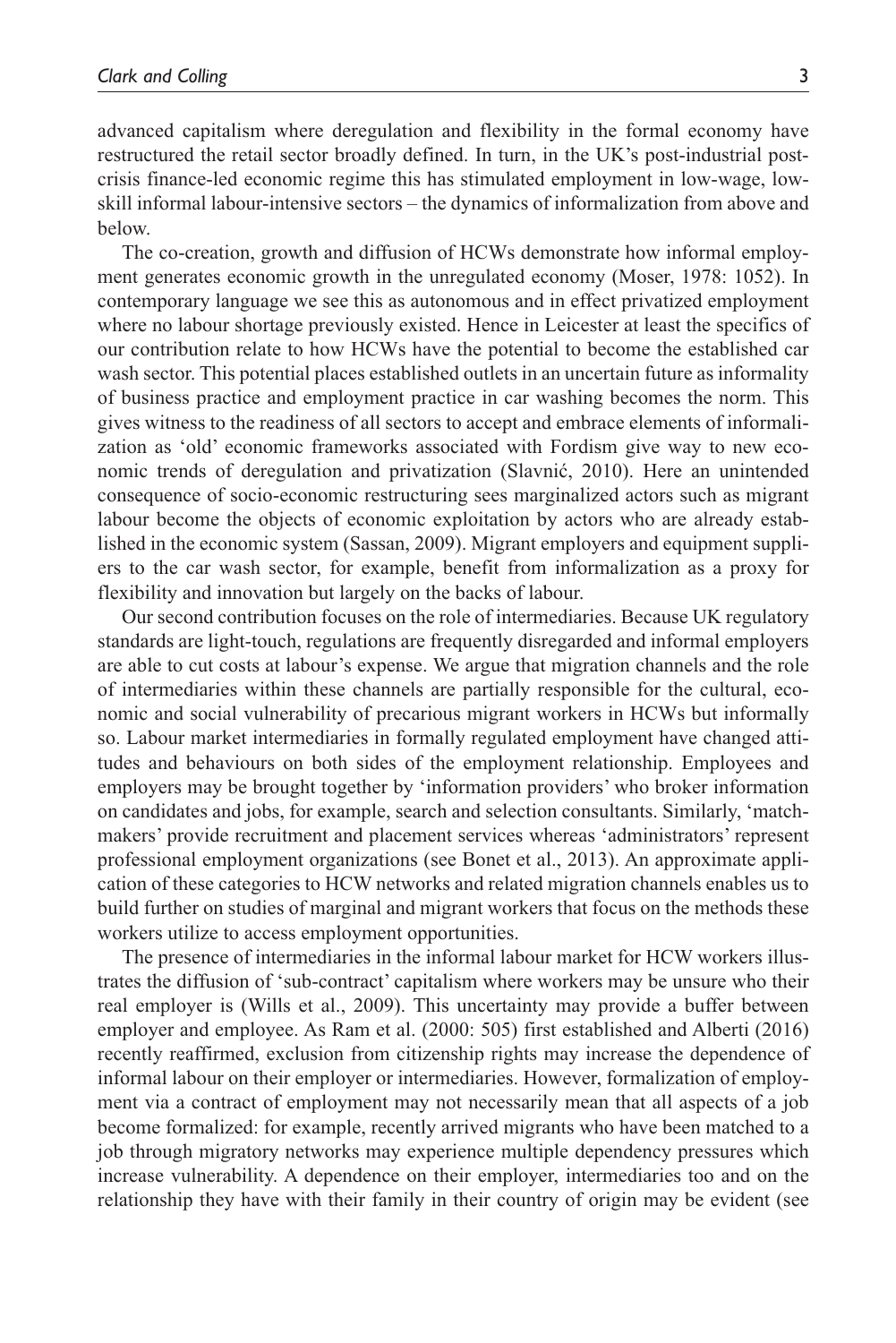Cam, 2013). So connectivity between country of origin home-life and networks can limit labour market progression for migrants (MacKenzie and Forde, 2009). Intermediaries and wider social networks can contribute to the (exclusion and marginalization) difficulties precarious workers face in securing better jobs in either formal or informal employment (McCollum and Findlay, 2015: 430; Williams, 2009). However, the authority of this view is contested and precarious migrants may not be merely passive victims of their position in the market for bad jobs; rather they can use informal networks to promote job mobility and build skills to escape such jobs (Alberti, 2015; Hagan et al., 2011). The new analytical insight we provide in this contribution focuses on the scope of strategic choices intermediaries impose on HCW employers and workers. These choices combine with wider social relations and the reproduction of key labour process characteristics such as de-skilling and managerial control evident in more formally regulated car wash employment.

Our third contribution is methodological: specifically, our use of 'participatory observation', explorative mapping and the innovation we term 'dead-end' interviews and 'dead-ended' access. This method goes beyond studies of migrant workers that choose to not engage directly with migrants but their employers and intermediary recruiters instead (McCollum and Findlay, 2015: 439).

## **The informal economy and hand car washes**

Contemporary capitalism witnesses the presence of unregulated labour markets which are very often populated by vulnerable migrant labour (Likic-Brboric et al., 2013). The informal economy incorporates 'economic' activities outside the arena of the regulated economy which therefore escape official record keeping (Castells and Portes, 1989: 12). Informalization carries particular consequences for the employment relationship and accounts for a significant share of workers who remain outside the world of regulated economic activities and protected employment relationships. Williams (2014) provides a classification of European Union economies by the size and character of informal employment therein. Williams finds that while the UK economy is largely formal (where up to 20% of GDP occurs in the informal economy), 12% of economic activity was generated in the informal economy in 2007. Similarly, Williams (2014) divides informality into informal waged work (23%), envelope wages, that is an undeclared percentage of total remuneration (21%), and informal own-account self-employment (9%) or working for paid favours (47%). HCWs may include informal waged work and elements of own-account selfemployment, particularly work for paid favours, yet also appear to reproduce the labour process associated with more formally regulated car washes. Restructuring the formal economy stimulates and reshapes the informal economy and the social reproduction of capital and precarious labour in both sectors (Slavnić, 2010: 4; Standing, 2014: 155–165).

## *Precarious workers and the social relations of informal employment*

The capitalist mode of production incorporates both formal and informal employment: hence the forces of production, labour and labour power supplemented by the technical rules of labour engagement combine with the social relations of production. These centre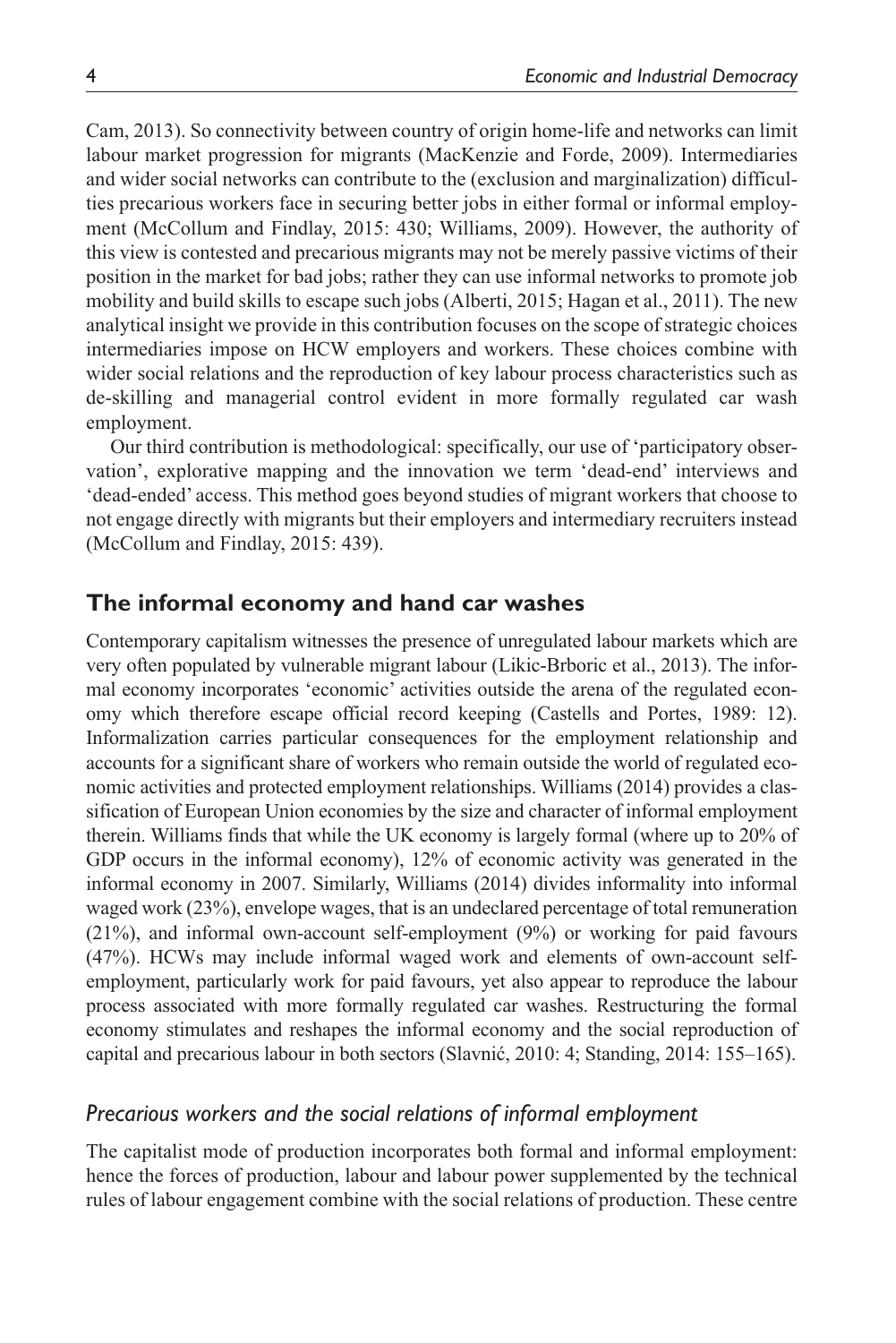on patterns of ownership and control over the means of production, which in the case of HCWs are capitalist because the dynamics of service provision are derived from the accumulation of capital. In turn this accumulation is derived from the creation of surplus value. So the economic and social behaviour of the actors in HCWs may derive from the social relations of production but it is necessary too to recognize that these relations of production may also extend to social relations in households and communities of workers. Therefore we cannot argue that all HCWs are capitalist. Rather some may represent simple commodity production within a broader capitalist dynamic and an associated social formation; that is, we do not fully analyse the potential differences that may arise from self-employment and employment. It follows from this that precarious remuneration standards for informal workers and the associated vulnerable working conditions and denial of entitlements cannot be effectively measured and understood in the light of statutory interventions such as employment protection legislation and the national minimum wage or formal stakeholders such as trade unions and the Low Pay Commission. Rather, the presence of wider social relations of production and embeddedness in social networks in particular informal sectors are more likely to inform the acceptance of low pay and poor working conditions. (See also Ram et al. [2007] on informal work in small firms generally and Hammer et al. [2015] on the re-shoring of garment manufacturing to the East Midlands of England.)

We argue it is necessary too to recognize that, notwithstanding the theoretical and empirical importance of social relations beyond the means of production, the balance of evaluation must shift from the internal properties of groups towards wider economic and social contexts within which informal employers and migrants are located (see Kloosterman et al., 1999: 257; Ram et al., 2011: 339). Migrant workers provide hyperflexible labour, working under many types of arrangements but not always in 'employment' (Anderson, 2010). So while intermediaries may disseminate business support information for employers and workers they also contribute to the reproduction of precarious employment because intermediary networks are embedded within the wider social relations of production and regulation which surround the labour market for HCWs. As we indicate above, these wider social relations can be capitalist or focus on simple commodity production.

A focus on the broader political economy, the social relations of production and associated HCW labour process avoids the simplicity of proximate explanations – explanations which themselves need explaining. These approximations abstract and separate low-cost, informal recruitment-associated low pay and flexibility in marginal business survival from more universal capitalist processes which create economic and social marginalization. In so doing they present ethnically inspired paternalism as a local solution to conflict-bound exploitation in the labour process. For further discussion on this point of theoretical and methodological detail, see Jones and Ram (2010: 165–167) and Bloch and McKay (2015: 40).

### **The hand car wash 'sector'**

This section provides the background context on the sector and its growth and diffusion. It explains our research methods and methodological contribution and the extent to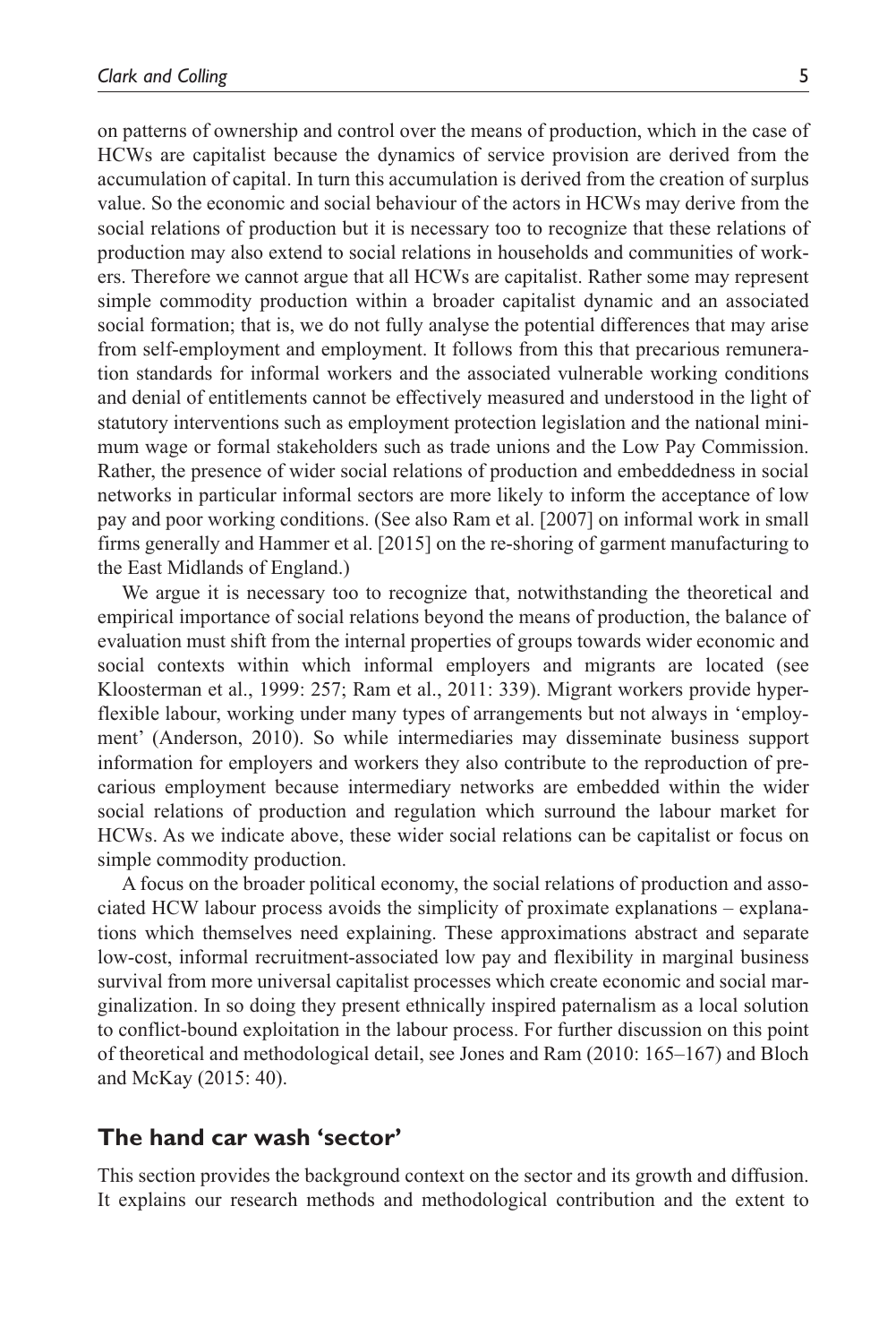which we draw on 'stakeholder voices'. We also summarize emerging themes from the extant American literature.

### *The context, growth and diffusion of the HCW sector*

The only national survey of the car wash sector was recently produced by the Car Wash Association (CWA, 2014). The study reported that in 2013 there were approximately 18,500 car wash operators in the UK, of which 7000 (38%) were mechanized conveyor washers, rollovers and jet washes. The CWA argues that the latter constitute the formally regulated sector. So according to the CWA, 60% of the market or over 10,000 operators constitute informal HCW enterprises, which their study divides into four sub-groups. First, there are approximately 280 trolley wash businesses operating in supermarket car parks and city centre car parks. Approximately 600 HCWs operate in redundant rollover bays, whereas at least 2000 HCWs operate on former petrol station forecourts. Lastly, a further 7500 HCWs operate out of former or still open public house car parks, former tyre provider outlets or on waste ground. So the presence of HCWs has grown significantly from virtually none in 2004. In 2013–2014 the estimated income of broadly defined informal HCWs was £449,550,000, nearly three times that of the regulated sector at £158,929,750. On the basis of our research on Leicester, and more recently Nottingham, these figures while useful are likely to be overestimates provided as they are by a key stakeholder in the sector. The UK has 69 cities. Scotland has its own environmental regulations for car washing (SEPA/EA, 2007); discounting the seven Scottish cities, 62 cities in England, Wales and Northern Ireland would mean that on average each contained 161 HCWs. This is unlikely; when we extended HCW mapping into Leicestershire and Nottinghamshire we found only another 60 HCW sites. It follows too therefore that the CWA revenue figures may also be overestimations.

Economic restructuring in retailing combined with the financial crisis and the presence of precarious workers, many of whom are migrants, creates a potential niche for HCWs. Prospective HCW operators need only acquire an open property lease to set up a car wash on a former petrol station forecourt, public house car park or former supermarket parking area. Internet guides for HCW start-ups stress the low set-up costs and low operating costs compared to automated car washes but emphasize the labour-intensive nature of the business. Such labour intensity means paying lawful wages is likely to be prohibitive to profitability. Internet guides, for example, the Business Index ([www.the](www.thebusinessindex.com/guides-car-wash-businesses)[businessindex.com/guides-car-wash-businesses](www.thebusinessindex.com/guides-car-wash-businesses)), Start-Ups UK ([www.start-ups.co.uk/](www.start-ups.co.uk/forum/topics) [forum/topics\)](www.start-ups.co.uk/forum/topics) and the UK Business Forum (<www.ukbusinessforum.co.uk>), however, state that customers will pay a premium for a hand car wash even though they may be trading down from automated car washes in the context of recession since 2007 (see Business Index, 2014). Lastly, the regulatory environment is permissive: electrical, plumbing, water and ground works regulations are minimal and often not enforced. While useful and easily accessible, internet sources such as these and HCW websites are often unreliable: for example on investigation we found the links do not always work and often only contain discussion bulletin boards from prospective business owners. One feature, however, which most sites report on are the swathes of land available for HCW sites and the relative ease of acquiring a lease on such sites.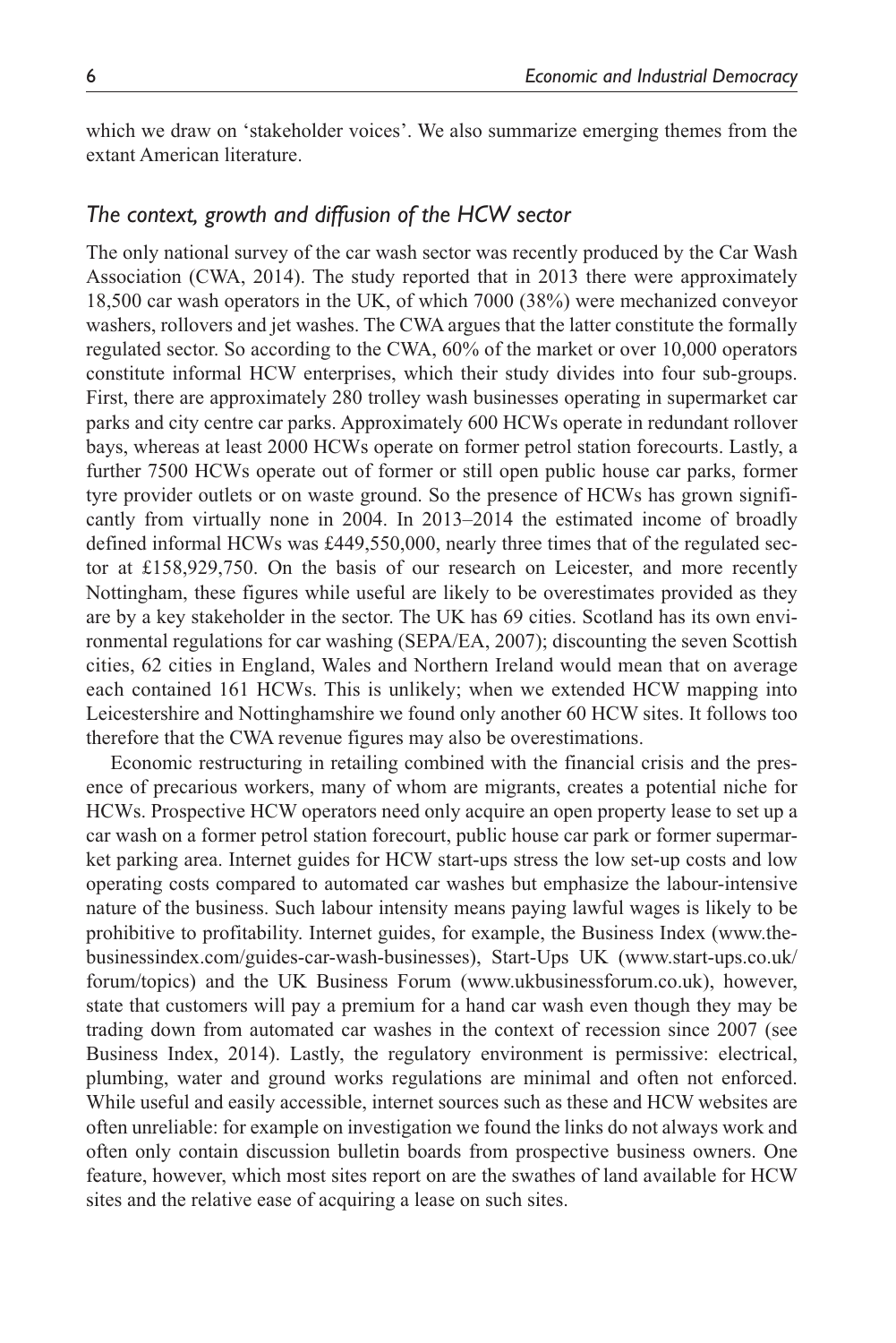The American literature examines the more extensive diffusion of HCWs in three large cities, Chicago, Los Angeles and New York. Theodore et al. (2012: 210–214) track labour standards in low-wage US industries in the three cities and report significant wage theft violations from car wash workers. A third of workers in the sector are paid less than the legal minimum wage for tipped workers, and many suffer underpayment of more than \$1 per hour, where wage theft by employers translates into 15% of earnings. Workers Aligned for a Sustainable and Healthy New York (WASH, 2012) reports that migrant car wash workers are subject to wage and working time theft and suffer unprotected exposure to hazardous chemicals. The Office of the Attorney General in California (OAG) estimated that in 2010 there were 1500 HCWs in the state employing 28,000 workers, where a third of the units were unlicensed (OAG, 2012). In 2010, the AFL-CIO reported 10,000 car wash workers in LA county and estimates suggest that 27% of these were undocumented (AFL-CIO, 2010). In 2008 the Community Labor Environment Action Network (CLEAN) was established by the car wash organizing committee of the US Steel Workers aiming to secure the right to organize the car wash sector (Tapia et al., 2014). CLEAN operates within and beyond collective bargaining to enforce labour standards and highlight examples of non-compliance in wages, terms and conditions and health and safety (Narro, 2007, 2009). This commitment has however secured little success but demonstrates an effort to deter the exploitation of vulnerable migrant labour and the division of working people between the formal and informal sectors. It follows from this that in the United States union strategy reaches further than the organizing model towards that of a 'countermovement' based on social justice and fairness beyond formal industrial relations (Tapia et al., 2014: 14–18). We found little of this in the UK; at present there is no evidence of a countermovement of this type. In England, Wales and Northern Ireland we found only two campaigns (in Coventry and Luton) designed to secure effective regulation of HCWs, which we report on in the findings section.

A finding common to the American and British literature on precarious vulnerable workers is, however, the ability of employers to continue to violate employment regulations and labour laws. In the USA many workers who are forced to accept informal employment feel unable to seek recourse to regulatory agencies. Indeed, the absence of regulatory recourse is so extensive in nail bars, HCWs and restaurants that in New York City violations of employment and labour laws constitute the dominant business strategy, putting pressure on responsible employers to follow suit in order to compete (Bernhardt et al., 2008). The lessons for this study from the American literature are that in the presence of a sector dominated by informalization employers are effectively insulated from regulatory compliance because worker grievances are unlikely to be mobilized into activism in the absence of a countermovement which operates beyond collective bargaining.

### *Research methods and emerging themes*

Research in this area poses ethical and practical difficulties: employers who choose not to comply with regulations are unlikely to be predisposed towards participation in research, while workers are in particularly vulnerable positions. Flexibility and some opportunism in methodology is an established approach in fieldwork of this kind and our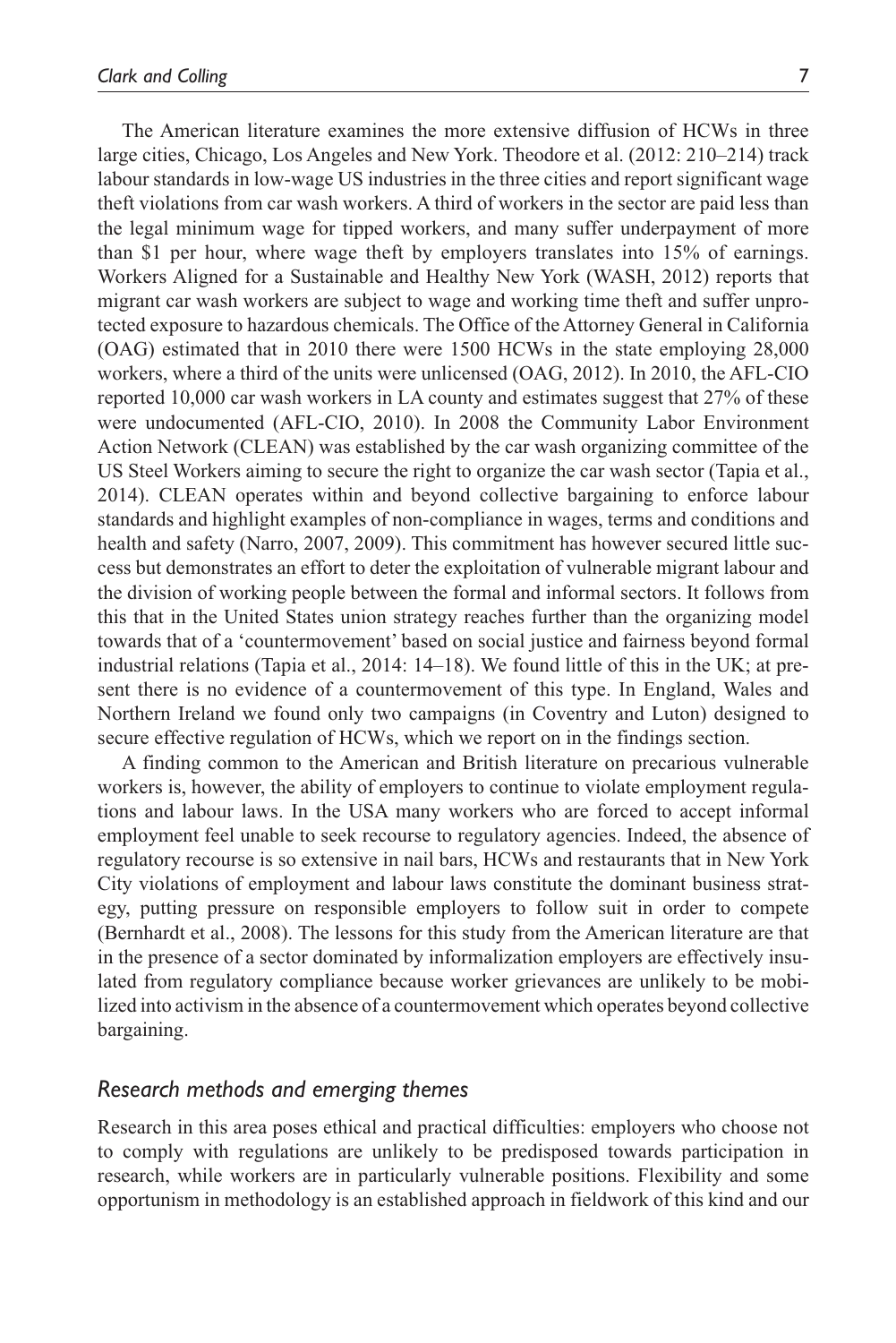empirical focus required that we adopt similar techniques (for a discussion of methodological issues, see Bernhardt et al., 2008). We began by 'mapping' the location of car wash sites within the city boundaries, using direct observation supported by content analysis of business directories, internet and social media sites.

Our mapping exercise contained two components: first, customer participation in and observation of HCW sites and second, an effort to position the labour process more directly within the social relations which surround HCWs and trolley washes. Here we utilized what Alberti (2015: 865, 870) in her study of precarious migrants in hospitality jobs terms 'participatory research'. In our study participatory research combines using HCWs, direct observation, confronting and engaging participants and semi-structured interviews to map, observe and then describe and identify the labour process in 20 HCWs in Leicester. Semi-structured interviews allowed us to follow our participants in terms of their responses and then return to the structure. We found that two of the HCWs were formally regulated and long-established firms offering mechanized car washing with some hand finishing and drying. Both outlets were members of national or regional chains. Of the 18 remaining sites we secured good interview access with workers in six outlets.

Our initial contact with these HCW workers led to the use of another established method in researching difficult-to-access workers, namely 'snowball' referral, which is a form of non-probability sampling where existing subjects recruit further potential subjects from their friendship and associated work groups (see Hagan et al. [2011] for similar application to migrant workers). Our use of snowballing led to a series of direct conversational interviews with workers other than our initial contacts on six further HCW sites, five on redundant business premises and one trolley car wash at a large supermarket. Application of participatory research combined with snowball sampling enabled us to appreciate what Però (2014: 1160) terms 'the lived experiences', 'points of view' and context of migrant workers. In total, we secured 20 complete interviews on 12 sites, 17 with workers and three with business owner-workers.

It was impractical to record the interviews as they were held in outdoor/noisy locations such as bus stops, cafes, car parks, public houses, petrol forecourts, or walking with interviewees on their way home, but in each case simultaneous notes were made and then re-copied. These interviews were up to an hour in length. All interviews were conducted in English with some translation by other HCW workers. Because of the ethical sensitivity of our research the 18 car washes are not identified and workers' testimony is not connected to particular HCWs. We are conscious of the potential of exposing fieldwork contacts or drawing the attention of taxation authorities to places which may not be paying taxes appropriately.

More formal semi-structured interviews were held with three sector stakeholders: the commercial manager of the Petrol Retailers Association (PRA), the deputy chairman of the Car Wash Association (CWA) and the CEO of a nationally recognized trade supplier of products and equipment to mechanized car washes and the HCW sector. A further three interviews were conducted with local authority regulators in Leicester, Coventry and Luton. Telephone interviews were held with government and private sector enforcement agencies, for example the Border Agency, Environment Agency and enforcement officers in Coventry and Luton and Severn Trent Water. Interviews were recorded and transcribed, or if they were telephone interviews notes were made then transcribed.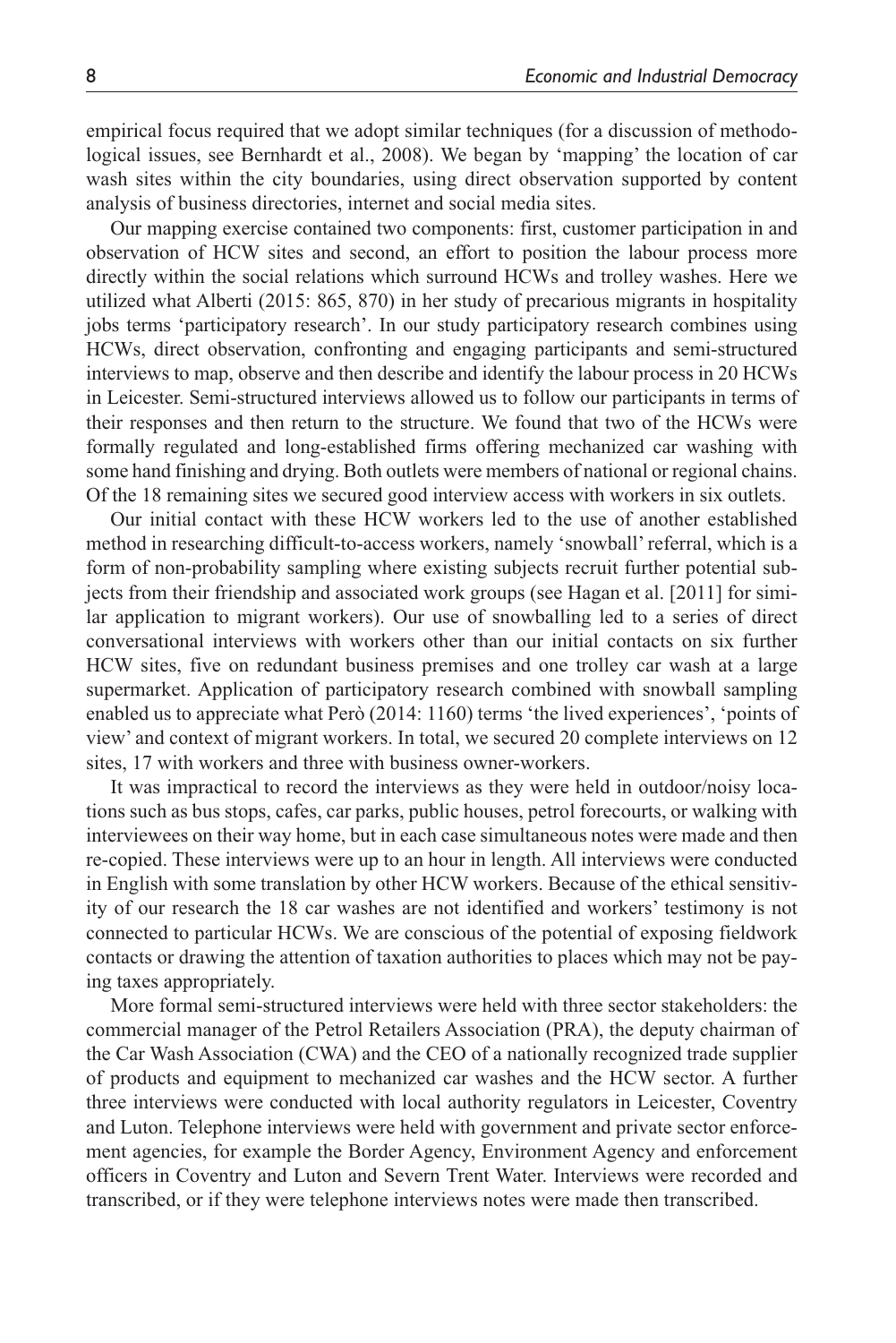In total we secured 40 interviews: 20 interviews at HCWs, nine full interviews with sector stakeholders and 11 partial 'dead-end' interviews. We started mapping in spring 2014 and this and all interviews were completed by March 2015. The 18 HCWs were in business throughout this period, some however have changed their name whereas others do not have names listed on their signage or utilize generic names, e.g. Name of District Car Wash. From our mapping we estimate that at least another 10 HCW sites have come and gone during the research period; further still, more detailed mapping which involved driving up and down all streets in a particular district revealed the presence of part-time pop-up HCWs, some of which too have been abandoned. To theorize this in terms of Williams (2014), our 18 more permanent HCWs combine informal waged work and informal own-account self-employment whereas pop-up HCWs appear as more oppor-

tunistic own-account self-employment. So while our locations and related findings are representative of HCWs across the city, our research does not present a statistically representative sample of HCWs but rather a purposive sample which aims to examine social processes (McDowell et al., 2014: 860). Given the presence of pop-up outlets and the widespread use of hidden HCWs, for example, those sometimes present in pub car parks, or those which appear on match days near football and rugby grounds, it is not feasible to generate a statistically representative sample of HCWs.

## **Findings**

We report our findings from interviews with sector stakeholders, regulatory bodies and HCW owners and workers.

## *Car wash sites*

We checked the legitimacy of business ownership via lease ownership or property owners and by direct questions on site and found that the majority of HCW sites were rented but three were owned by operators. We found that all 18 HCWs were single-site establishments and not part of a branded chain; however, one of the three owner-workers revealed that he was involved in the ownership of three sites in Leicester:

I co-own three units in Leicester, I live in London and I have other units in other parts of England. I no difficulty with Police or electricity  $- I$  pay bill always on time in cash at bank or post office. I send workers to do this with money from washes. (Owner-worker in Leicester, February 2015)

The sites including those of this owner-worker each employed fewer than 20 workers and all exhibited price lists, some more detailed than others; however, the services available were in the main of two types, outside and inside cleans or outside cleans only for standard cars. Similarly we found that all sites displayed the availability of credit card payment yet in four cases on presentation of a credit card we were asked to pay by cash. We observed that the presence of appropriate work wear, high-visibility jackets and waterproof footwear was variable, with some operatives wearing high-visibility jackets and others not. The same was so for waterproof footwear and trousers. We found HCW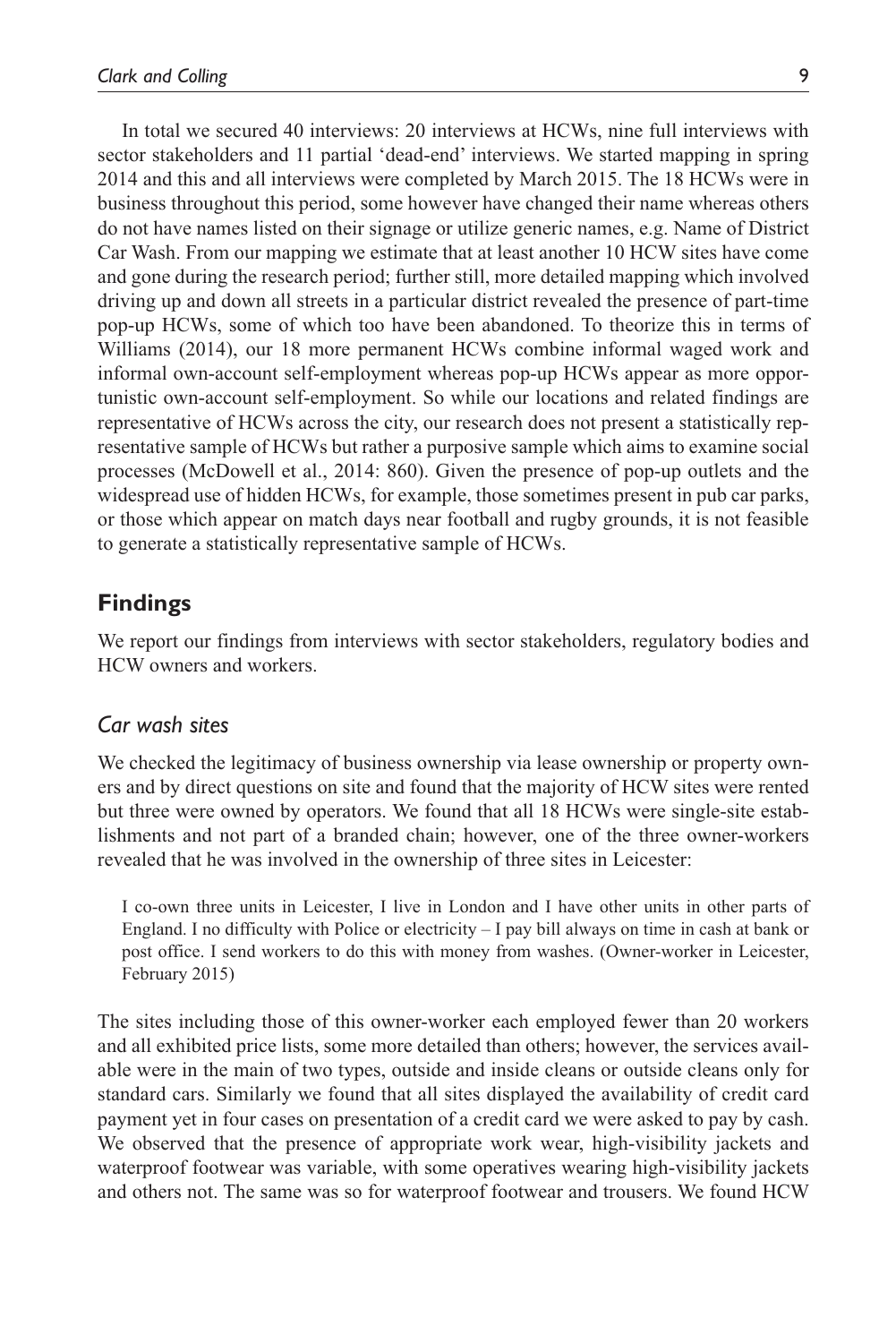operatives were highly gendered with only one site employing women; we were able to interview one of these two female workers. It was clear that many workers could speak little English other than scripted speech, for example:

'Forward please' [beckoning driver to move so underside of alloy wheels can be sprayed] and 'outside or inside with outside' [i.e. inside and outside or only outside clean]. (encounter with HCW operative on-site)

Only one HCW displayed a website address, which on enquiry routed through to a social network site for car washes in Leicester. None of the washes we used offered a receipt, even though two had tills, and asking for a receipt aroused immediate suspicion.

Our participatory method combined with interviews revealed that these sites were now in effect embedded with a regular customer base (we found queues on Saturday and Sunday afternoons). HCWs offered similar prices: £6 for 'outside service' and £12 for an inside and outside service. In contrast to the claims of business start-up guides, we saw no evidence that consumers would pay a premium for an HCW, that is, they are less expensive than mechanized washes. Across the 18 HCWs all the on-site workers identified themselves as Bulgarian or Romanian. So in terms of EU freedom of movement rules for employment in 2015 these workers have full employment status in the UK. In interviews, however, eight HCW workers revealed that they had been in the UK for more than two years, potentially therefore as far back as February 2012.

Trolley washes on supermarket car parks are more professional in appearance if not operation. Trolley wash workers had professionally manufactured base equipment trolleys and they wore liveried uniforms, high-visibility jackets and waterproofs. But professional looking trolley washing is weather dependent, whereas HCWs under forecourt or rollover cover are able to work regularly in terms of hours. Trolley wash 'professionalism' was also exposed by team members evidently struggling with 5 gallon/22 litre water barrels, that is, they carried their own water with them. The supermarket manager, on whose car park the trolley wash operated, told us:

It is the responsibility of the operators to conform to environmental and employment regulations – we assume that all our contractors are compliant. (Manager, national supermarket, March 2015)

### *Stakeholders*

Interview findings from sector stakeholders are forthright, as one might expect where the backdrop to their views is that HCWs operating informally are undermining a legitimate business sector. For the PRA, who represent independent petrol retailers, this is a serious issue. A mechanized car wash costs around  $£40,000$  to install and requires regular maintenance. Many PRA members are losing significant amounts of money on these units (revenue figures for such units have halved since 2007), effectively finding themselves in a situation of 'negative equity' and therefore unable to sell a unit other than at a loss or close a unit and bear the loss.

A study commissioned by the CWA reports that mechanized car washes have up to three HCWs within two miles of any site (CWA, 2013). Our research confirmed this was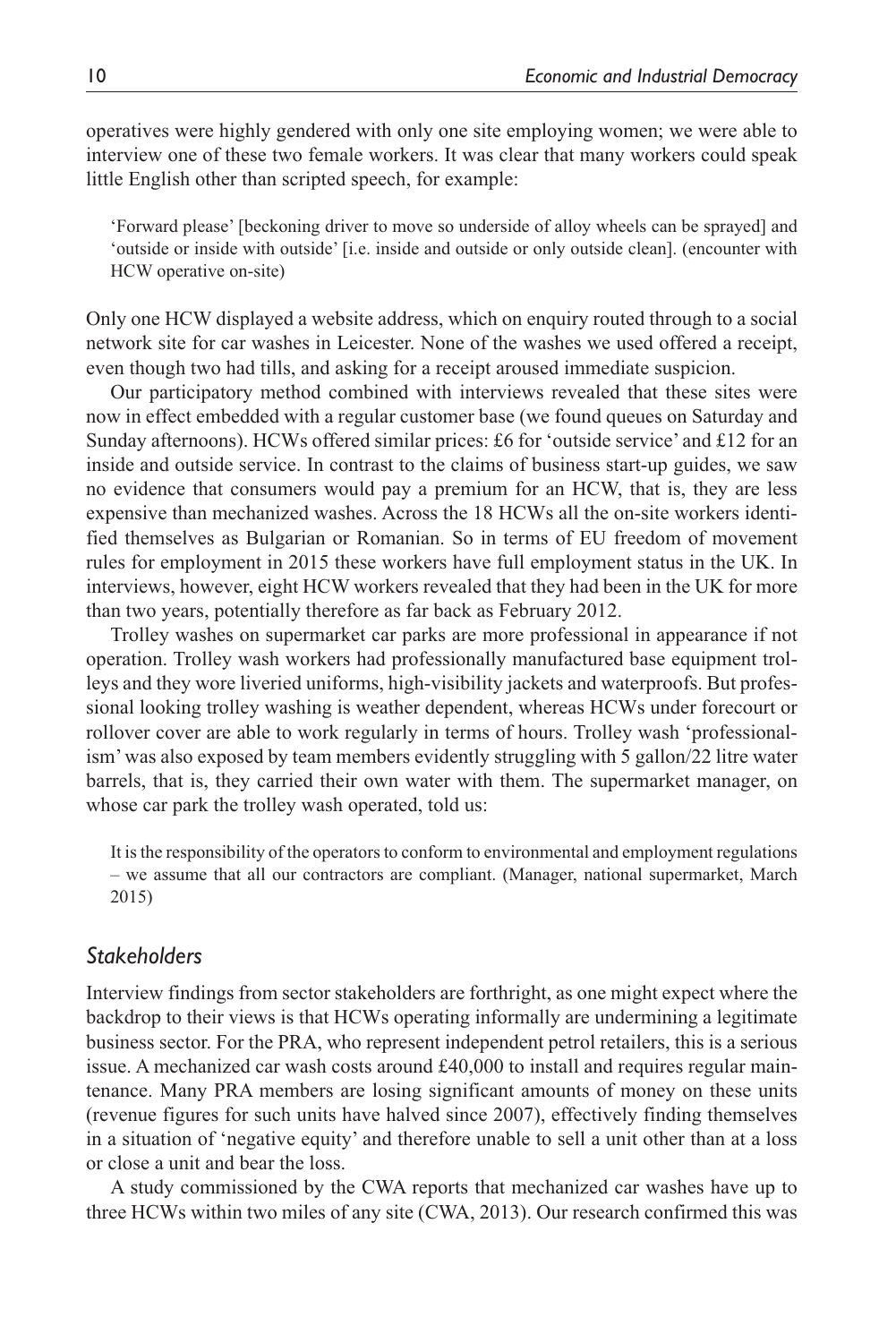the case in Leicester. Therefore the CWA is similarly concerned, but while they recognize the presence of migrant labour, which might operate informally, the main concern of the deputy chairman was the failure of HCWs to comply with environmental regulations over the disposal of water:

Failure to comply with these regulations puts legitimate operators at a significant cost disadvantage. (Deputy chairman CWA, January 2015)

The CWA consequently lobbies for better regulation of water use by HCWs and appropriate charging for water by water companies. The deputy chairman of the CWA and the commercial manager of the PRA both indicated that HCWs have been a competitive threat since 2007, with the CWA deputy chairman arguing that they (HCWs) will effectively

… put mechanized car wash chains such as 'IMO' and 'Shiny' out of business in the next few years. Many of our operators have already been forced to reduce prices and seek to add value to their services by the provision of 'deep clean' car valeting on a contract basis. (Deputy chairman CWA, January 2015)

Peter, the CEO of a leading Midlands trade supplier to the car wash sector, confirmed that 2007 was when he began to see a change in the nature of the sector. HCW operators in his experience are:

… in the main Romanian entrepreneurs who own chains of HCWs with whom I deal with on a regular basis. The terms of business they prefer are 'cash only, off invoice'. As a legitimate business I have to complete invoices after dealing with these operators to keep my own accounts straight. (CEO trade supplier, February 2015)

Peter went on to tell us that while HCW operators always pay they are effectively changing the rules of the sector by the manner in which they use the equipment. Pumps and spray equipment are bought without service agreements or training use guides and

'Totalled', they run them into the ground and return them for repair even when the repair will last only a short time because compressors and rubber housings are damaged and worn effectively beyond repair.

Although a stakeholder in the sector, Peter expressed a different view to the PRA and CWA on the trajectory of the sector:

I have seen several informal HCWs 'go legitimate', this is a likely way forward because they operate as family and networked businesses which don't employ people in the manner I understand employment.

Peter then speculated that:

… a tipping point may soon be reached where Romanians will try to buy out legitimate operators and then run them through their own networks on a local basis – a kind of informal franchise.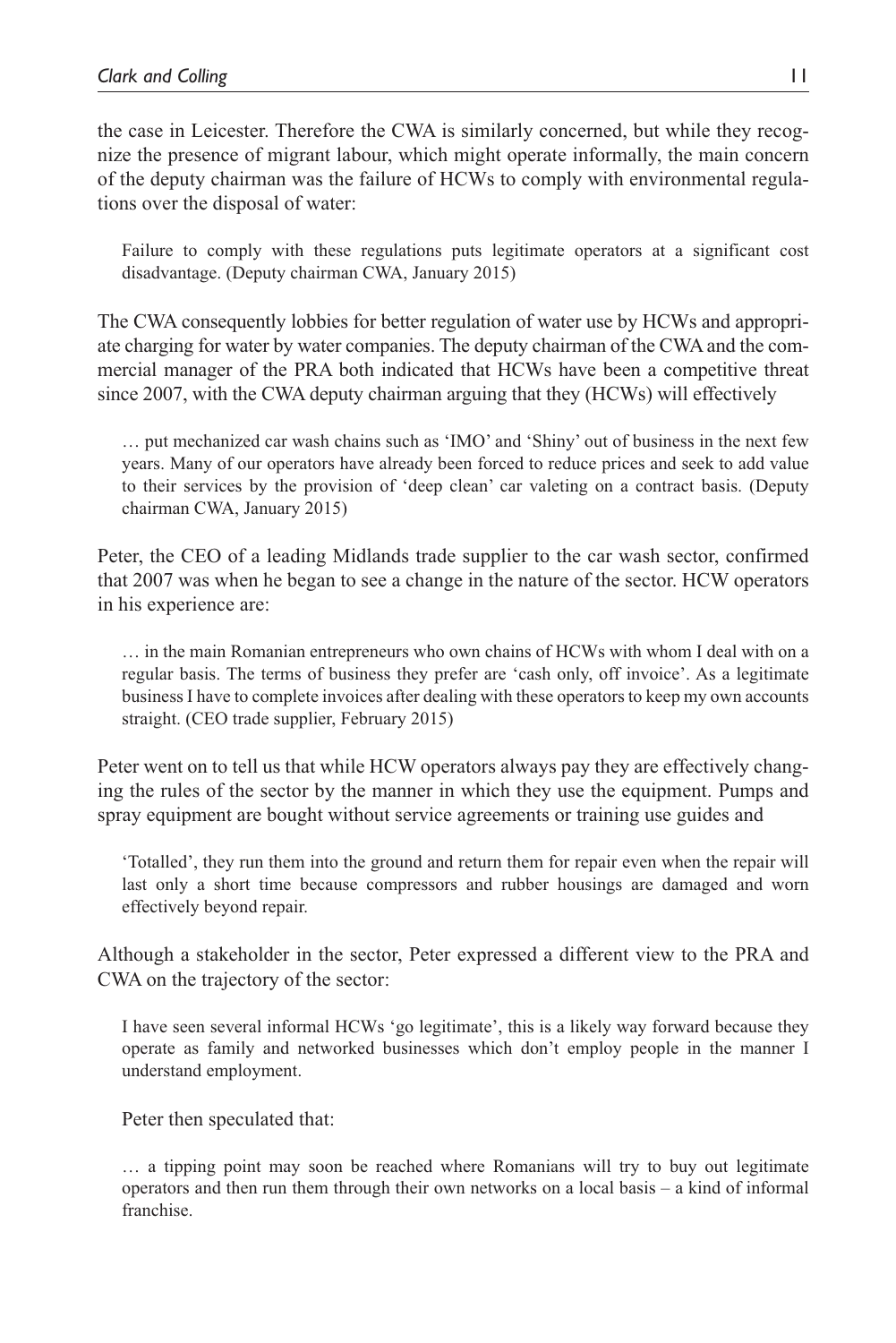### *Regulators, 'dead-ended' access and interviews*

Our interview with an enforcement officer in Coventry revealed that in contrast to Leicester, which is only 20 miles away, all visible HCW sites in Coventry were investigated in 2014, with non-compliant informal HCWs shut down on a regular basis and owners appropriately fined for breaches of chemical handling regulations, failure to manage wash water correctly and breaches of employment regulations. This finding was corroborated by material passed to us by our interviewee in the Environment Agency (EA, 2014). Coventry City Council now prohibits HCWs in supermarket car parks, but the enforcement officer conceded that prohibition did not necessarily terminate HCWs so enforcement remains a contested issue.

Our interview contacts in Coventry 'snowballed' us to another enforcement campaign which provided us with more comparative regulatory material. Luton Borough Council's hand car wash project has more weight. Local authority inspectors and the Health and Safety Executive inspect HCW sites and are authorized to take on-the-spot enforcement action. Our interview with an enforcement officer in Luton revealed that the Council aims as a matter of public policy to enforce health and safety laws, certificated evidence of compulsory employer liability insurance, planning permission and correct and appropriate discharge of contaminated water. After initial success locally in 2013–2014, the officer reported the project had spread across 23 local authorities in Bedfordshire, Hertfordshire, Cambridgeshire, Suffolk and Essex. These state-sponsored enforcement campaigns do not mean that informal HCWs are not present in Coventry, Luton and elsewhere, rather that it is possible to mount and sustain enforcement campaigns. (We found three informal HCWs in Coventry which appeared similarly embedded like those we found in Leicester.)

We also conducted interviews with the Border Agency, the enforcement team at Leicester City Council, Severn Trent Water and nationally known supermarkets on whose car parks trolley washes have operated for some years. Nationwide, of the large national supermarket chains only Tesco told us that it prohibited all sub-contracted trolley washing in their car parks, replacing these with Tesco HCWs; our interview with the PRA subsequently confirmed this finding (PRA, 2014). We also visited two Tesco sites in Leicester (Wigston and New Parks) and found Tesco HCWs present on site. We were unable to secure a complete interview with the Border Agency without providing full details of what we were undertaking and the intended location of the study on the Agency website contact page. The enforcement officer in Coventry suggested to us that revealing such material might lead to one or two pre-emptive raids. Ethically we were unable to do this for fear of facilitating exposure of our fieldwork respondents, so we desisted from following this line of enquiry. Significantly, private sector firms with legally enforceable regulatory capture such as Severn Trent Water, supermarket managers and some leaseholders were candid in their responses. The following was typical of these responses:

… we don't want to get into this. (Severn Trent Water, November 2014)

Our conversation was then dead-ended. Regulatory non-compliance such as this legitimizes the exposure of workers to dangerous working conditions both physically and in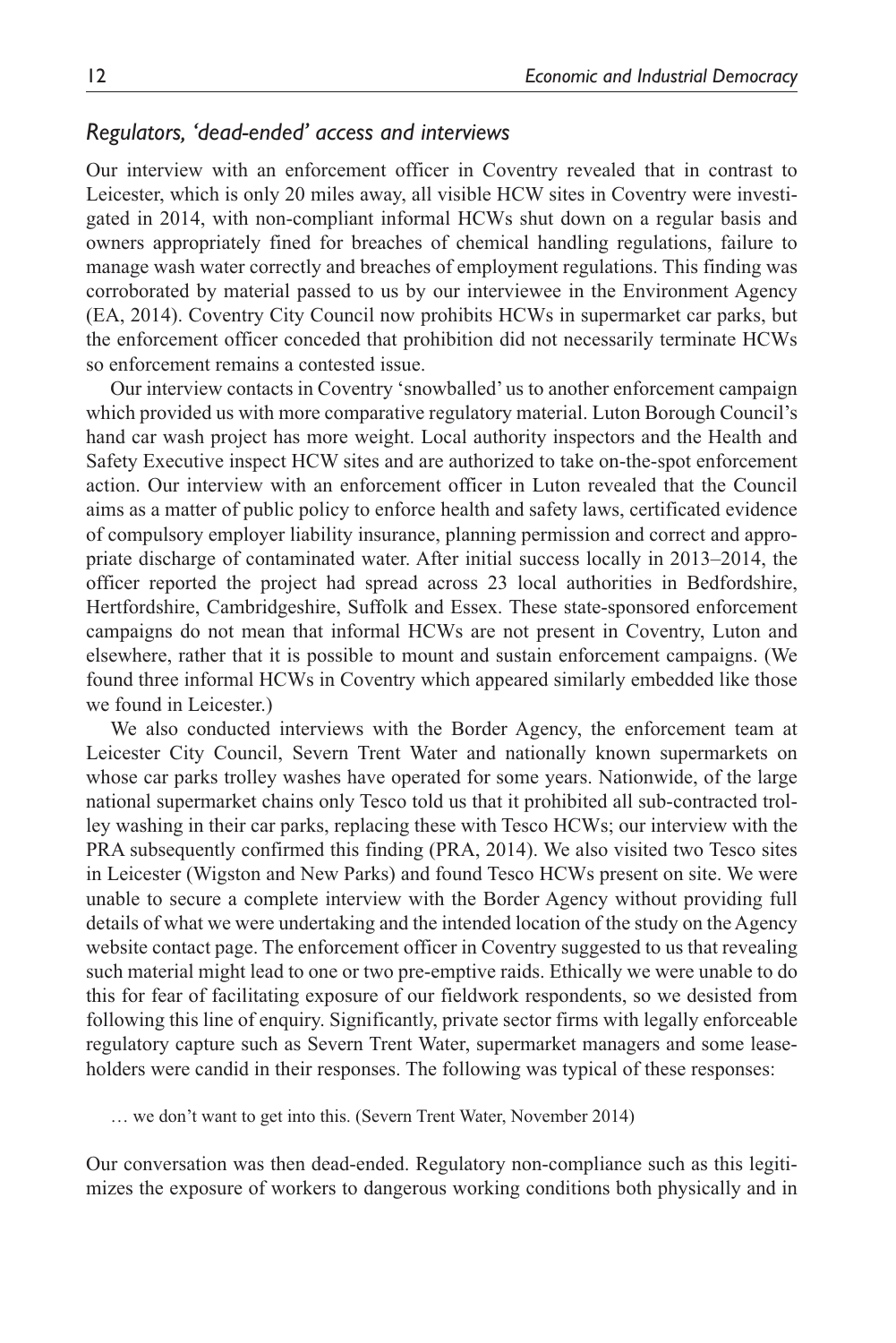terms of exposure to chemicals, fumes and vapour. Ordinarily these attempts would not be cited as findings but interviews which were dead-ended are methodologically significant factors in the political economy of informal work and employment. Dead-ended interviews are not just denials of access from which researchers move on but rather they are a source of contextual information in themselves. That is, it is more likely to be the case that dead-ends relate less to how busy a hoped for interview contact is but that these contacts prefer not to have probing questions put to them.

## *HCW workers and the HCW labour process*

We report findings on how HCW workers perform work, who controls the HCW labour process, what if any is the skill base and how HCW workers are paid. Road-side HCWs have up to 12 workers operating on-site at any time. Crew members circulate around tasks from spraying on wheel cleaner to remove engine oil, soaping and hand buffing cars, rinsing and shining windows, to vacuuming and wheel and trim coating. Supermarket trolley washes have two or three operatives who work as competitive teams. Team members approach shoppers as they park and hawk for work. On one large supermarket car park we found four teams of three workers operating on a car park with 725 spaces, approximately 181 spaces per team. The most favoured pitch was the parking aisles in front of the store as footfall was greatest there. This pitch was secured competitively and involved

… getting here and setting-up as early as possible. (Trolley wash worker, August 2014)

Trolley wash workers are much faster than HCW workers in former petrol stations and they explained this to us in two ways; on the one hand it is necessary to:

Get the 'wash complete' before it rains or before the driver returns.

Other trolley wash workers, on the other hand, emphasized their skill and time served, where they had invariably learnt how to wash cars on petrol station sites:

I am now part way up the hill [hierarchy] as self-employed.

To us, though, the model trolley wash workers operate within would be more appropriately compared to the sharecropping model in American agriculture in the 1930s where a land owner – here the supermarket – effectively appropriates a portion of their income. In terms of the HCW labour process and the conditions in which work was performed we found relative formality evident in many sites, where signage was clear and often presented professionally; workers wore protective gear which was often liveried (though this was not universally the case); and aspects of the labour process were very clearly demarcated and organized where direct and indirect controls were in evidence.

In road-side HCWs we found team leaders who controlled the pace of work and the pressurized water jet and directed customers on the basis of either a full (inside and outside) or outside service. In addition an overseer manages the money where individual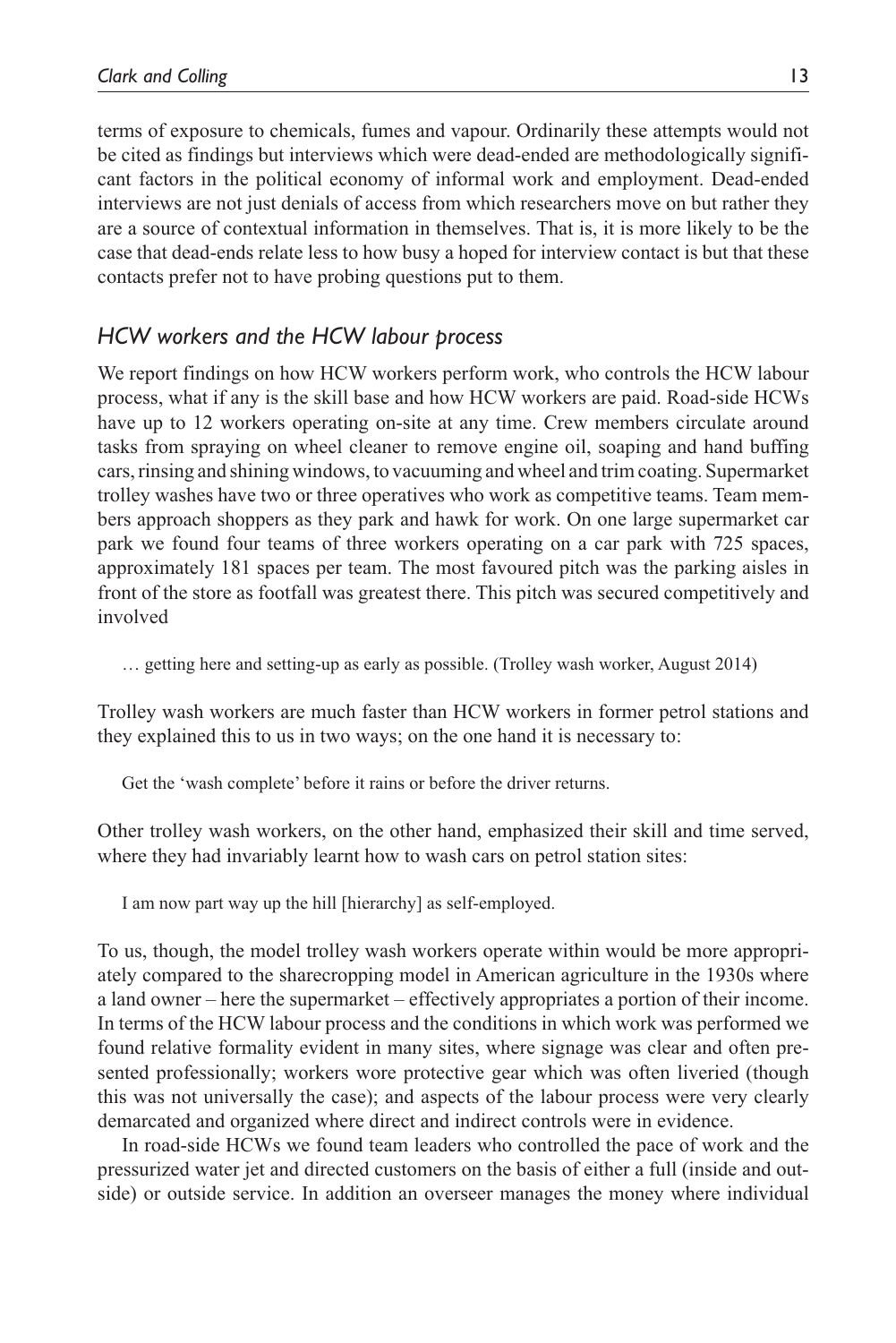operatives ask for change for customers if necessary, handing over the money to the overseer. Any tips were also given to the overseer. The presence of multi-role teamworking established that the labour process in HCWs was not amateur or disorganized but highly structured and standardized both within and across sites, punctuated by scripted speech (inside or outside service) and simple and technical controls, for example centralized control of money and tips. When charges for outside washes increased from £5 to £6 we noticed that if presented with a £10 note the operative would always return with two £2 coins, leaving the customer with the dilemma of no tip or a £2 tip (33%). Less direct controls over labour resulted from family and network intermediaries. Several interviewees stated that they chose to do HCW work, and typical of these responses was:

… my family and friends in X [country of origin] guaranteed me this work I came as a student and stayed on, I am now full EU and do this work when not at X [name of local college].

In summary, HCW operatives worked in teams under the direction of a designated team leader. We found operatives who had previously worked professionally as hairdressers, front of house hotel staff and teachers in their country of origin but who chose HCW work, which they understood as de-skilled and degrading, to adjust to a new environment and improve their English. In contrast to this, rather like Janta (2011), we found that some new arrivals with little or no English and few or no qualifications and no vocational skills relied on what Bonet et al. (2013) term ethnic niche experts, either as information providers or matchmakers, to secure jobs. Here a particularly interesting finding was revealed to us by one of the few female workers we encountered:

I was lucky [country of origin entrepreneurs] used X [social media] and on-line matchmakers to recruit me. I now know that I am (what you call) a 'no language no skill no personal network' because of this I have to stay longer to learn and pay passage for board and living. I could move faster if I am willing to do other work.

So the skill of HCW operatives is measured by the ability of team members to multi-task and by the speed with which they can work. This sounds obvious but operatives need to avoid getting in the way of each other and we observed the law of diminishing marginal returns come into play if more than four operatives work on a car at once. We observed that during periods of high-traffic all workers worked on cars at the front of the queue. This further speeded up washing times, the fastest we recorded was 5 minutes where 8 minutes was an average time. How HCW workers are paid varies.

Discussion of wages and terms and conditions proved difficult in all interviews and resulted in the termination of two interviews where the subjects were convinced we were Border Agency inspectors. Separately eight interviewees agreed that their wages were well below the per hour national minimum wage which we quoted to them but several argued that this did not matter to them. Typical of this response is the following:

Work here cannot be understood in terms of your [UK] standards as I told you I work in an extended [country of origin] family. In these networks my family and friends help the family of [business owner] in [country of origin] in return for assistance with entry into English labour market.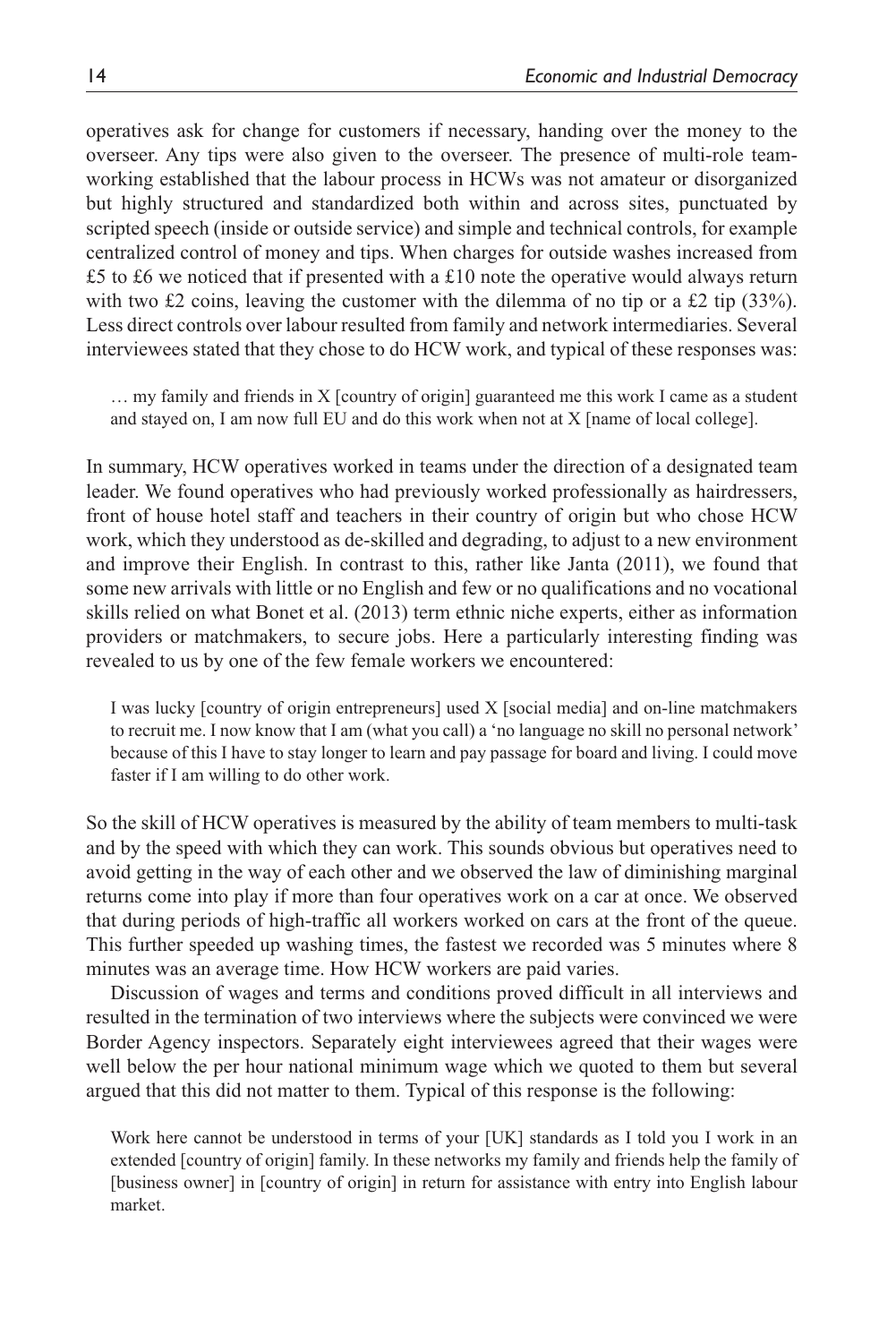For up to a nine-hour day HCW workers earn £50, which for more than half our interviewees is supplemented by housing benefit. The trolley wash teams who operated in supermarket car parks earned much more than this and we observed them over an hour securing five wash deals at £6 per wash. Due to 'dead-ending' we were unable to secure information on what rental trolley wash teams paid the HCW owner or intermediary who had secured the sub-contract from the supermarket. The supermarket manager too declined to discuss this issue with us. So operatives at road-side HCWs experience wage theft per week of approximately £42.50 per week, in comparison to the national minimum wage for 2014 (9 hours @ £50 per day @ five days = £250, however, 9 hours at adult minimum wage in 2014 = £58.50 @ five days = £292.50; this minimum wage theft of £42.50 equates to 14% of the equivalent national minimum wage). We discerned that operatives were less concerned about this but did contest the levels of work intensity they experienced. Trolley wash workers were less exploited because they consider themselves to be self-employed but £30 per hour for a nine-hour day is £270 which is only £90 for three-person teams or £67.50 per day for four-person teams. This is, though, a significant mark-up on road-side HCW remuneration.

There are limitations to our research. First, our aim is confined to providing qualitative information on the presence and size of the HCW sector. We have established it is fluid and dynamic and because of this and for reasons of participant vulnerability we were sometimes unable to secure and at other times chose not to present quantitative information on the sector and its participants. A second limitation relates to our notes from interviews. Here we made every attempt to rule out any possible bias by presenting our view of our findings to fieldwork participants and rechecking specific points raised by participants through repeat observation of research sites.

## **Discussion and conclusions**

What emerges from our research is that the economic and social behaviour of actors in informal HCWs is embedded in the social relations of informalization and possibly within these relations a series of embedded dependency relationships in the labour process. We present our discussion and conclusion around the three analytical insights which our contribution makes to the study of informal migrant employment. First is the cocreation of the HCW sector and pressures for economic restructuring from above and below. Informal employment in this sector is fluid but the technical rules of production, the land resources and the instruments of labour and labour power which represent the forces of production in HCWs are formally constituted but informally regulated. HCWs perform a lawful activity and we found that many acted lawfully in that they possessed leases which enabled them to run a business on the premises where they operate. Environmental and employment regulations, however, were not applied. The extent to which HCWs constitute a formal sector is one subject to very rapid and deeply ingrained pressures towards informalization. This is manifest both in terms of the structure of the sector and businesses within it and the implications this carries for work and workers. In terms of work, employment is expanding as a consequence of de-mechanization but in highly contingent ways. The overall consequence in labour process terms is undoubtedly to increase the rate of exploitation. However, the experience of exploitation is complex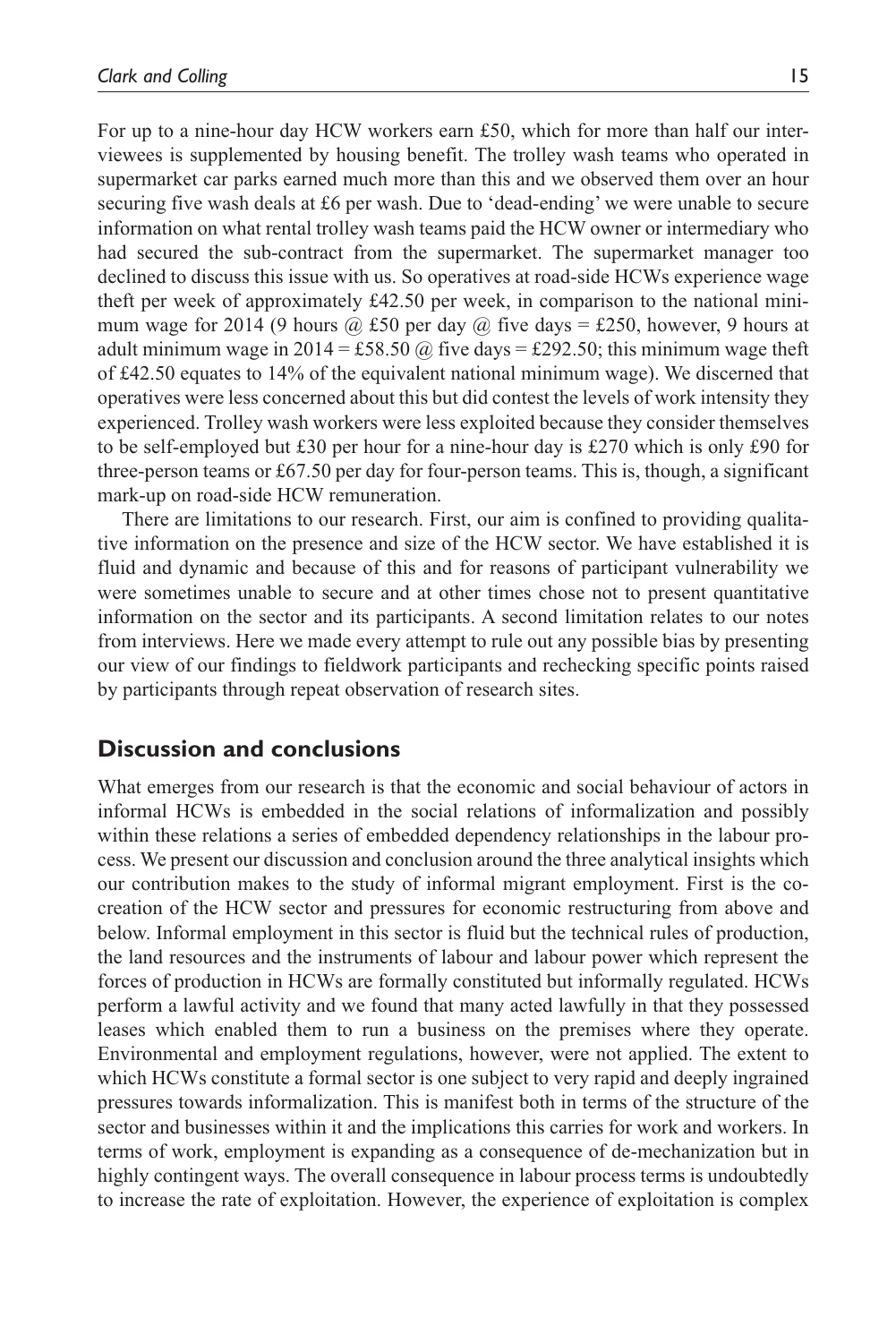and fluid. Workers may endure it so long as they believe their employers have limited options to behave otherwise and that the work provides a stepping stone into more solid employment. In terms of businesses, the structure of the sector is fragmenting with a greater degree of business activity channelled through sub-contracting where sites are effectively run on a franchise model.

Technical rules combine with the social relations of production in HCWs which are principally defined by the ownership and control of the means of production. Kinship is an integral component within the labour process and the broader social relations of production in HCWs, where enclave migrant labour provides a competitive advantage but at the cost of pronounced labour exploitation and long hours. Therein networks create dependence and also are part of the broader political economy of Leicester's HCWs and associated social relations of production. The 'from above' and 'from below' drivers of economic restructuring inform the diffusion of HCWs, where HCW owners, some of whom are also migrants from the same country of origin as the migrant workers they employ, operate low-road, low-cost business models. As such they make a strategic choice to take advantage of exploitative labour practices to gain competitive advantage over mechanized car washes where a low-cost business model by HCWs dictates the competition to usurp higher productivity mechanized car washing.

Our second contribution is on the role of intermediaries. The employment relationship in HCWs in Leicester is subject to degrees of informalization where the broader social relations of production are controlled by intermediaries. Intermediaries operate within and without personal networks to create stratification in the exploitation of migrants. We found that 'documented status' for migrant workers is less important than the network status of workers. Employment of what we term 'no-network' migrants in their country of origin can lock migrants into particular sectors such as HCWs. Here our findings are consistent with the arguments of Bonet et al. (2013) and Janta (2011) that migrant entry to the labour market is regulated less on the basis of an employment relationship and more on the presence or not of extended networks.

Here we provide an analytical insight which moves the established stock of research further forward, albeit in a small study where there are some previously undocumented migrants who are now documented. This status reduces the dependence of these workers on their employer where their work in HCWs represents a potential entry point into the UK labour market; however we found only a few of these workers, in large measure because of the newness of HCWs. The documented status of migrants now encourages HCW owners to continue to employ migrants but those who are not part of their established family and social networks. Employers aim to raise the dependence of these migrants on them. In turn this acts as a retention device where we found the presence of recently arrived migrants who were more, rather than less, dependent on their employer. Relatively settled migrants and more recent migrants expressed disdain for UK institutions and patterns of regulatory intervention and had no interest in trade unions and are unlikely to seek regulatory recourse because they are embedded in what they feel are positive dependency networks confined to or beyond employers. These findings build on MacKenzie and Forde's (2009) work on the inter-connectivity of home-life, work and ethnic networks and how they inhibit the progress of migrant labour by locking in workers to a sector and associated forms of exploitation. Therefore in HCWs migrant labour,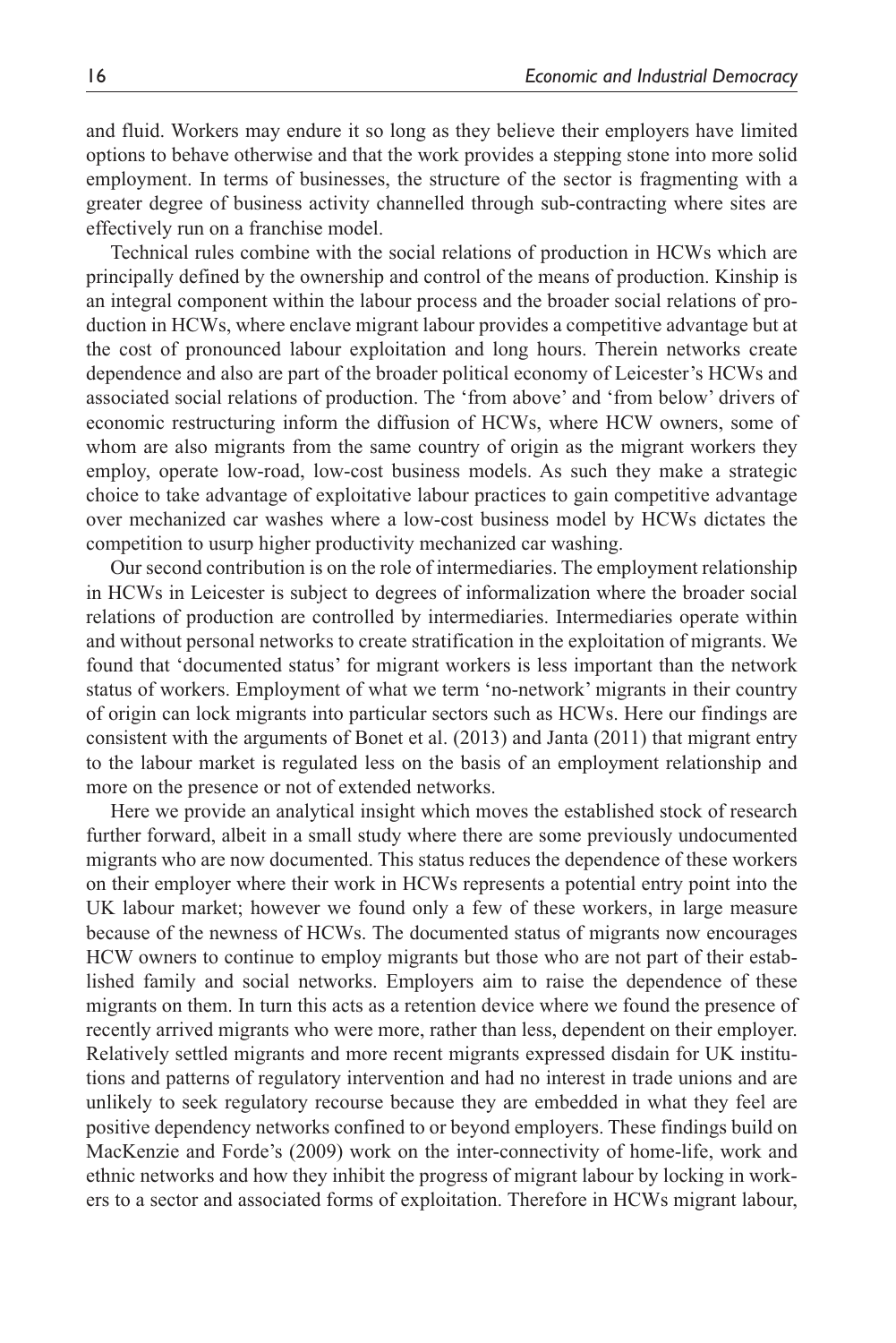'documented' or 'undocumented', networked or otherwise, comply with imposed work discipline due to a lack of choice of immediately available alternative employment. The relatively recent advent of 'documented status' for Bulgarian and Romanian migrants results in more choice for settled workers, but may reinforce the acceptance of long working hours, dirty and unsafe working conditions and underpayment for more recent arrivals with fewer network contacts and skills. Our findings unpack marginal status to reveal direct and indirect labour control strategies and associated social relations that organize informal labour in HCWs where employees and employers co-produce a marginal collusive business model and associated labour process.

In terms of our third contribution, on methods, we found HCWs hard to research but not impossible. Rather this research requires the deployment of a variety of methods, some more established than others. More interestingly, we found that HCW workers and some HCW owners were willing to participate in this research and that both showed disdain for campaigns or regulatory compliance and none had any interest in them. We suggest too that HCW sites will be difficult to organize because of the small-scale singlesite nature of HCW employment, which contrasts strongly with the more successful UK-based campaigns to organize migrant workers within more formal patterns of institutional regulation. In addition to this, the presence of established patterns of 'complicit' exploitation is unlikely to mobilize into campaigns of resistance.

In our city-wide study we found a political economy where economic and public policy shifts, have, over the past 10 years, acted as drivers and enablers for the spread of HCWs. Neoliberal economic management, apparently light-touch regulation, the financial crisis, austerity and the diffusion of migrant labour combine to lay the ground for the emergence of lawful businesses employing precarious and vulnerable informal migrant labour.

Essentially these enablers and drivers encourage market creation and informal employment which in turn, drives, grounds and legitimizes deregulation that extends beyond the formal political economy. Here capital, labour, product and in this case service markets emerge and interact to intensify price competition and the UK's low-cost, low-wage economic trajectory, and lead us to three conclusions.

First, on restructuring and the fluidity of HCWs. The labour intensity in HCWs has the potential to make redundant technologies designed to replace labour in the form of mechanized car washes – a regression where capital reduction rather than capital increase makes sense because labour is so cheap. The diffusion of HCWs has undermined the utility and viability of mechanized rollover car washes and it is not unusual to see such units redundant on petrol station forecourts alongside a hand car wash facility or indeed housing a HCW facility. Here exploitation in wage levels and the labour process is reproduced on the basis of (low-cost) migrant labour power. Hence newish small-scale lowvalue-added service providers who operate informally have the potential to be a transitional mode which not only mimics the formal sector but may gradually evolve to become the formal sector. So HCWs appear to play a role in changing the occupational structure of the car wash sector from formal to informal employment, while they 'go legitimate' in terms of business formation. This demonstrates that the informal economy is not a distinct proximate sector, rather it is more appropriately understood in terms of capitalist dynamics which make informalization possible. 'From above' dynamics are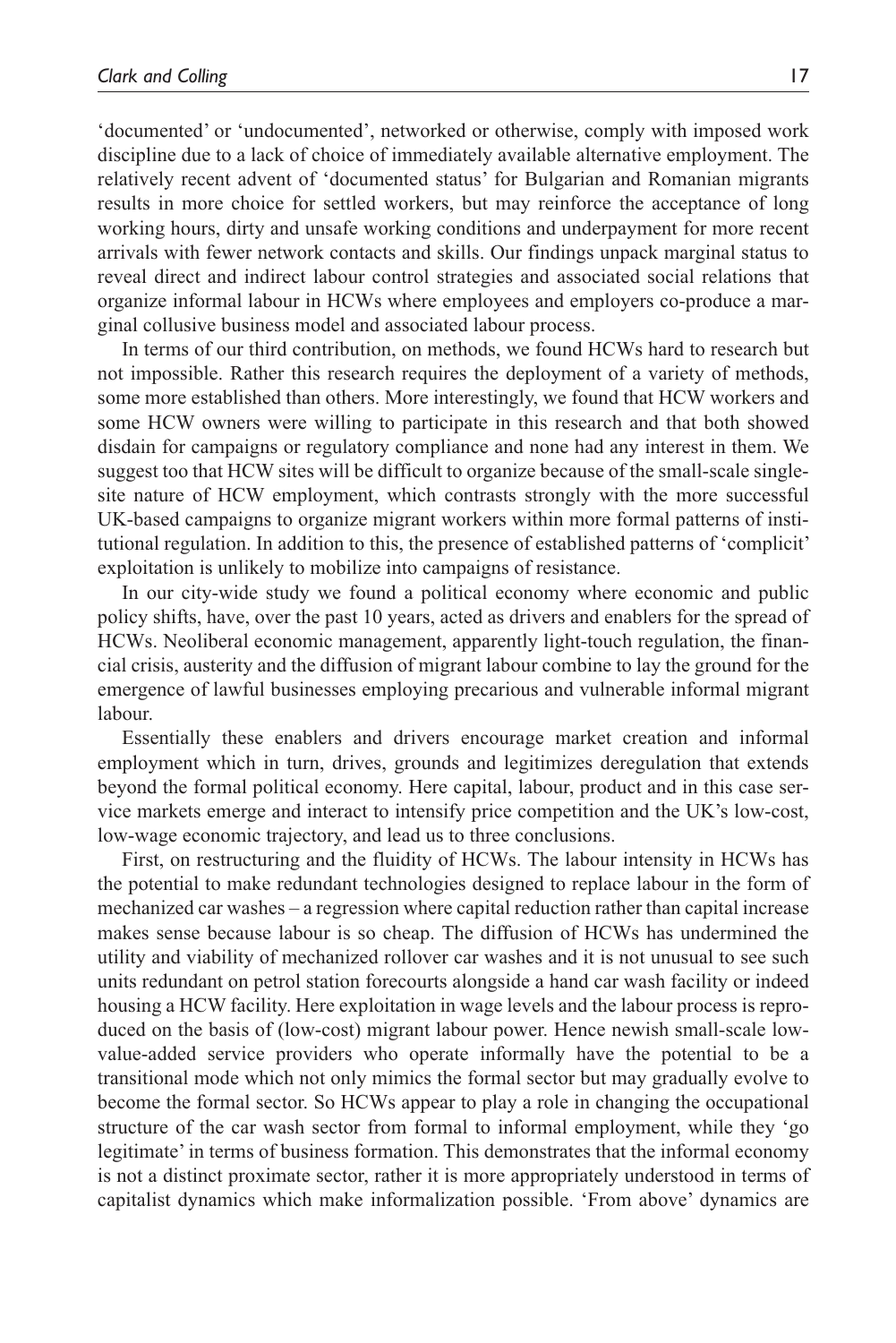evident in the economic restructuring of petrol retailing and the socio-cultural restructuring of alcohol consumption. These dynamics combine to create a 'from below' stimulus to informalization as an unintended consequence of 'from above' economic restructuring, where marginalized actors use land resources such as petrol filling stations and public house car parks which are located in the formal economy in a flexible and innovative manner. Informal low-cost, low-profit HCWs substitute labour for capital and satisfy a growing demand for low-wage work.

Our second conclusion relates to the role of intermediaries. Common nationality of owners and workers does not inhibit control of the labour process and work organization, which mimics that of formally regulated car washes. That is, HCW employers and HCW workers co-construct the sector because workers accept their exploitation while employers accept the low margins that informal employment sustains. By association, family or social networks where intermediaries operate are a focus for exploitation and are intimately connected with the social relations of production rather than a replacement for them.

Third, with regard to methodology, our analytical insight poses questions for regulators because the visibility of HCW sites is very high yet regulatory capture appears very poor. Our dead-ended access and interviews – the 'we don't want to get into this' type response – are not just 'so what' responses. Rather, they reveal something about the institutional framework of the UK's political economy where regulators and those with enforcement powers turn a blind eye to informal privatized unregulated business and employment practice.

Our conclusions on Leicester find that many well-established HCWs retain informal labour but edge towards legitimacy in terms of business formalization. This argument resonates with some of Peter's observations that HCW operators go legitimate if they can. The embedded nature of the UK's broader political economy suggests that formal firms are likely to import and sustain informal employment practices. Our argument here echoes further points raised by Peter, where in his words 'go legitimate' excludes formalized employment practice.

### **Declaration of Conflicting Interests**

The author(s) declared no potential conflicts of interest with respect to the research, authorship, and/or publication of this article.

#### **Funding**

The author(s) disclosed receipt of the following financial support for the research, authorship, and/ or publication of this article: the Centre for Sustainable Work and Employment Futures is funded by the ESRC.

#### **References**

- AFL-CIO (American Federation of Labour-Congress of Industrial Organizations) (2010) The CLEAN Carwash Campaign. AFL-CIO, April.
- Alberti G (2015) Mobility strategies, 'mobility differentials' and 'transnational exit': The experience of precarious migrants in London's hospitality sector. *Work, Employment and Society* 28(6): 865–882.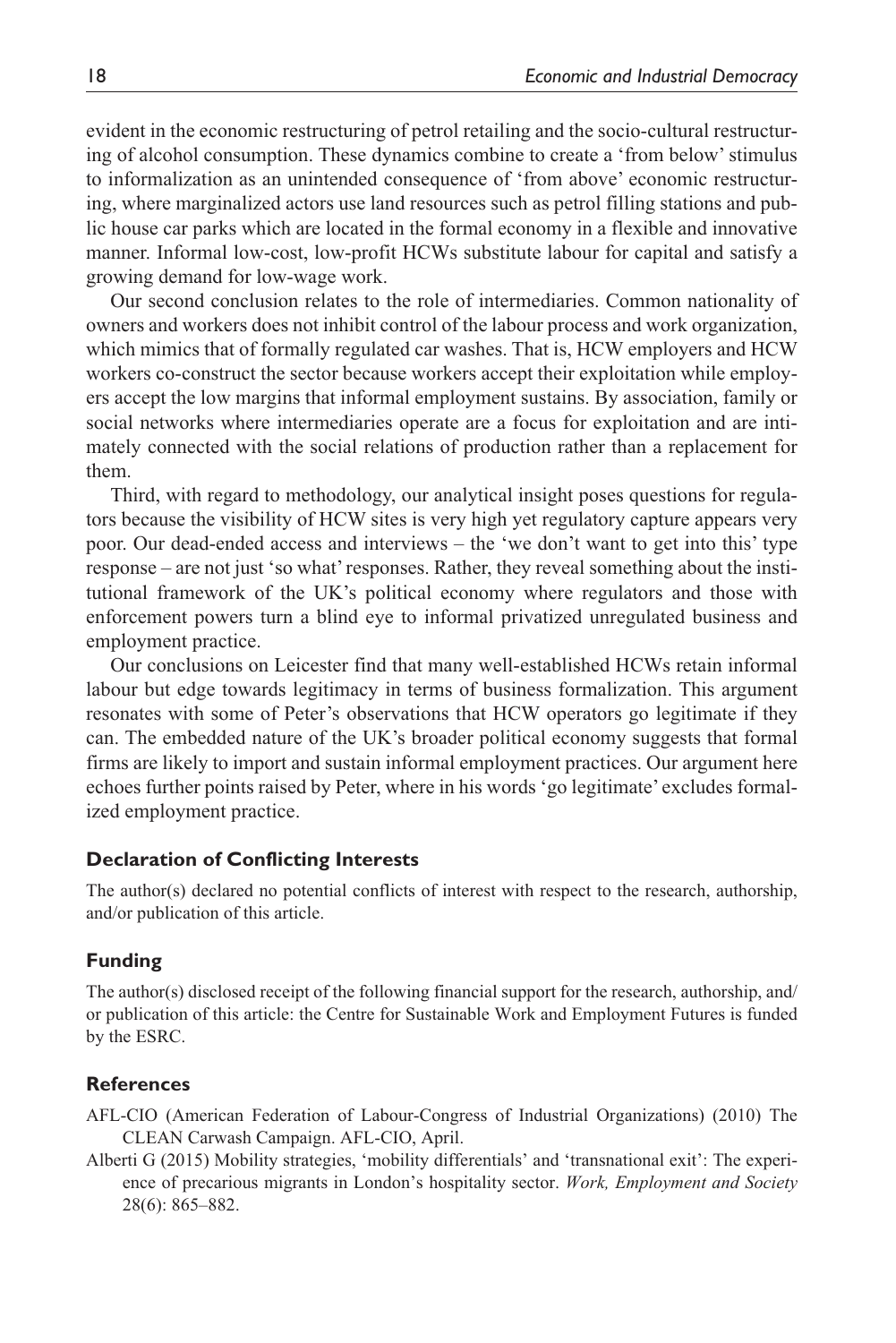- Alberti G (2016) Moving beyond the dichotomy of workplace and community unionism: The challenges of organizing migrant workers in London's hotels. *Economic and Industrial Democracy* 37(1): 73–94.
- Anderson B (2010) Migration, immigration controls and the fashioning of precarious workers. *Work, Employment and Society* 24(2): 300–318.
- Bernhardt A, McGrath S and DeFilippis J (2008) The state of worker protections in the United States: Unregulated work in New York City. *International Labour Review* 147(2): 135–162.
- Bloch A and McKay S (2015) Employment, social networks and undocumented migrants: The employer perspective. *Sociology* 49(1): 38–55.
- Bonet R, Cappelli P and Hamori M (2013) Labor market intermediaries and the new paradigm for human resources. *The Academy of Management Annals* 7(1): 341–392.
- Business Index (2014) Available at: <www.thebusinessindex.com/guides/car-washing-business> (accessed 12 March 2015).
- Cam S (2013) Non-unionised migrant workers in Britain: Evidence from the Labour Force Survey for a triple-challenge model. *Economic and Industrial Democracy* 35(3): 531–556.
- Castells M and Portes A (1989) 'World underneath': The origins, dynamics and effects of the informal economy. In: Portes A, Castells M and Benton L (eds) *The Informal Economy: Studies in Advanced and Less Developed Countries*. Baltimore and London: Johns Hopkins University Press, pp. 10–40.
- CWA (Car Wash Association) (2013) Trade effluent from unregulated vehicle washing. CWA, December, pp. 1–31.
- CWA (Car Wash Association) (2014) UK hand car wash market Key facts. CWA (control publication for members only).
- EA (Environment Agency) (2014) Coventry Car Wash Campaign Tackling urban diffuse pollution. Available at:<www.environment-agency.gov.uk>
- Findlay A and McCollum D (2013) Recruitment and employment regimes: Migrant labour channels and the UK's rural agri-business sector, from accession to recession. *Journal of Rural Studies* 30: 10–19.
- Hagan J, Lowe N and Quingla C (2011) Skills on the move: Re-thinking the relationship between human capital and immigrant labour mobility. *Work and Occupations* 38(2): 149–178.
- Hammer N, Plugor R, Nolan P and Clark I (2015) New industry on a skewed playing field: Supply chain relations and working conditions in UK garment manufacturing – Leicester and the East Midlands. University of Leicester and the Ethical Trading Initiative, February.
- Janta H (2011) Polish migrant workers in the UK hospitality industry: Profiles, work experience and methods of accessing employment. *International Journal of Contemporary Hospitality Management* 23(6): 803–819.
- Jones T and Ram M (2010) Ethnic variations on the small firm labour process. *International Small Business Journal* 28(2): 163–173.
- Kloosterman R, van Leun J and Rath J (1999) Mixed embeddedness, immigrant entrepreneurship and informal economic activities. *International Journal of Urban and Regional Research* 23(2): 253–247.
- Likic-Brboric B, Slavnić Z and Woolfson C (2013) Labour migration and informalization: East meets West. *International Journal of Sociology and Social Policy* 33(11–12): 677–692.
- MacKenzie R and Forde C (2009) The rhetoric of the 'good worker' versus the realities of employer's use of and the experiences of migrant workers. *Work, Employment and Society* 23(1): 142–160.
- McCollum D and Findlay A (2015) Flexible workers for flexible jobs? The labour market function of A8 migrant labour in the UK. *Work, Employment and Society* 29(3): 427–444.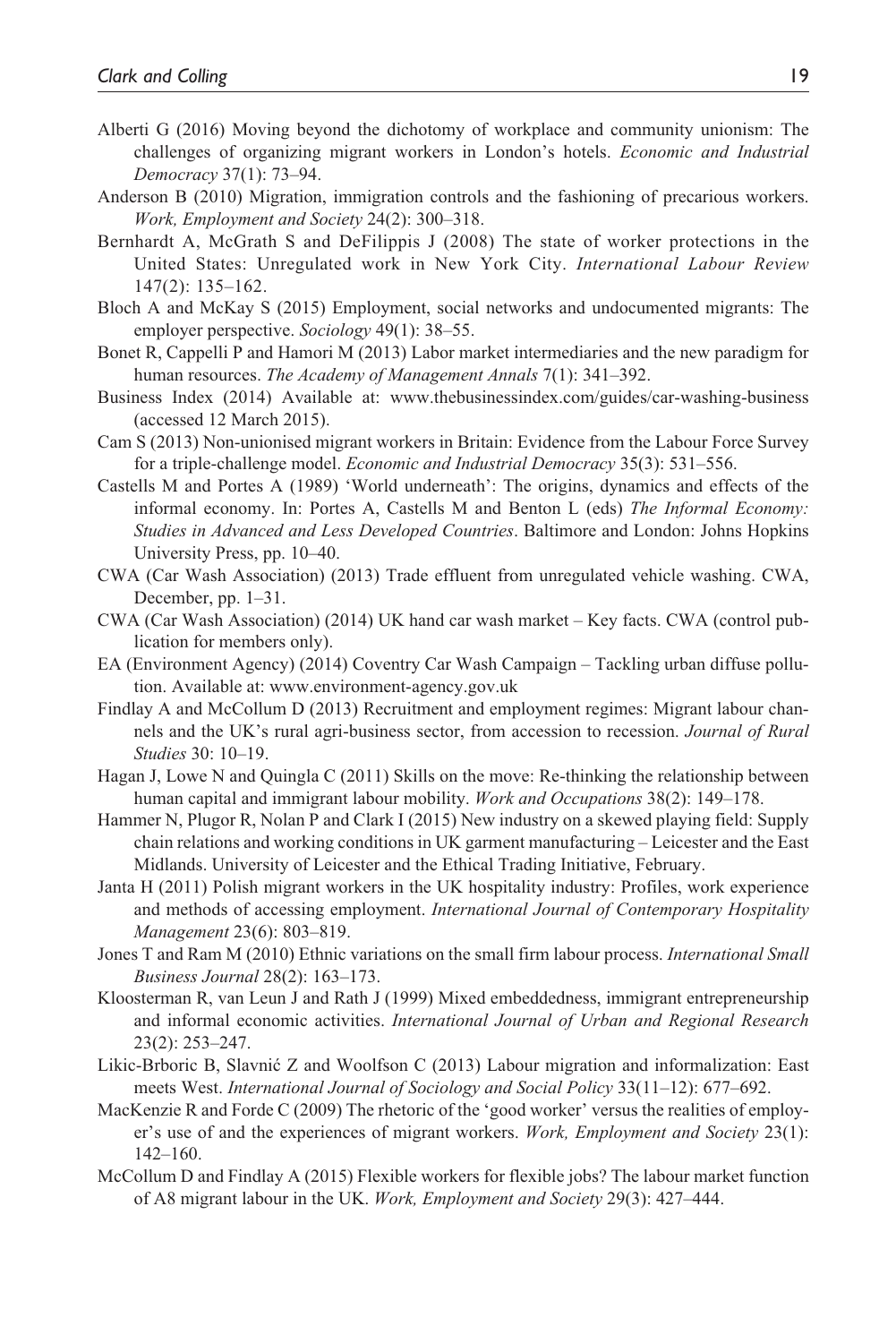- McDowell L, Rootham E and Hardgrove A (2014) Precarious work, protest masculinity and communal regulations: South Asian young men in Luton, UK. *Work, Employment and Society* 28(6): 847–864.
- Moser C (1978) Informal sector or petty commodity production: Dualism or dependence in urban development. *World Development* 6(910): 1041–1064.
- Narro V (2007) Finding synergy between law and organizing: Experiences from the streets of Los Angeles. *Fordham Urban Law Journal* 35(2): 339–372.
- Narro V (2009) Si se puede! Immigrant workers and the transformation of the LA labour and worker centre movements. *Los Angeles Public Interest Law Journal* 1: 65–106.
- OAG (Office of Attorney General of California) (2012) Attorney General announces settlement with car washes that underpaid workers and violated labour laws. OAG Press Release. Available at: [https://oag.ca.gov/news/press-releases/attorney-general-kamala-d-harris-announces-settle](https://oag.ca.gov/news/press-releases/attorney-general-kamala-d-harris-announces-settlement-car-washes-underpaid)[ment-car-washes-underpaid](https://oag.ca.gov/news/press-releases/attorney-general-kamala-d-harris-announces-settlement-car-washes-underpaid) (accessed 14 March 2015).
- Però D (2014) Class politics and migrants: Collective action among new migrant workers in Britain. *Sociology* 48(6): 1156–1173.
- PRA (Petrol Retailers Association) (2014) E-News Issue 109 (2 September 2014). Environmental devolution of car washing regulations, Coventry Car Wash Campaign, Sainsbury's stays silent over illegal immigrants. PRA Regional Forums, CWA, London (control circulation publication).
- Ram M, Edwards P and Jones T (2007) Staying underground: Informal work, small firms and employment regulation in the United Kingdom. *Work and Occupations* 34(3): 318–344.
- Ram M, Jones T, Edwards P et al. (2011) Engaging with super-diversity: New migrant businesses and the research-policy nexus. *International Small Business Journal* 31(4): 337–356.
- Ram M, Sanghera B, Abbas R et al. (2000) Ethnic minority business in comparative perspective: The case of the independent restaurant sector. *Journal of Ethnic and Migration Studies* 26(3): 495–510.
- Ruhs M and Anderson B (2010) Introduction. In: Ruhs M and Anderson B (eds) *Who Needs Migrant Workers?* Oxford: Oxford University Press, pp. 1–15.
- Sassen S (1997) *Informalization in Advanced Market Economies*. Geneva: International Labour Office.
- Sassen S (2009) Cities today: A new frontier for major developments. *The Annals of the American Academy* 626(November): 53–71.
- SEPA/EA Scottish Environment Protection Agency and Environment Agency Alliance Pollution Prevention Guidelines (2007) PPG12. Scottish Environment Protection Agency and the Environment Agency Environmental Alliance, July.
- Slavnić Z (2010) Political economy of informalization. *European Studies* 21(1): 3–23.
- Standing G (2014) *The Precariat: The New Dangerous Class*. London: Bloomsbury.
- Tapia M, Turner L and Roca-Servat D (2014) Union campaigns as counter movements: 'Best practice' cases from the United Kingdom, France and the United States. In: Adler L, Tabia M and Turner L (eds) *Mobilizing Against Inequality: Unions, Immigrant Workers and the Crisis of Capitalism*. Ithaca, NY: Cornell University Press.
- Theodore N, Bernhardt A, DeFilippis J et al. (2012) Under the radar: Tracking the violation of labor standards in low wage industries in the US. In: Warhurst C, Carré F, Findlay P and Tilly C (eds) *Are Bad Jobs Inevitable? Trends, Determinants and Responses to Job Quality in the Twenty-First Century*. London: Palgrave Macmillan.
- WASH (Workers Aligned for a Sustainable and Healthy New York) (2012) The dirty business of cleaning NYC's cars: Carwash workers face low pay. Offensive conditions and poor treatment. WASH, authored by D Roca Servat. Available at: [www.washnewyork.org/files/car](www.washnewyork.org/files/car-wash-report.pdf)[wash-report.pdf](www.washnewyork.org/files/car-wash-report.pdf) (accessed 2 April 2015).